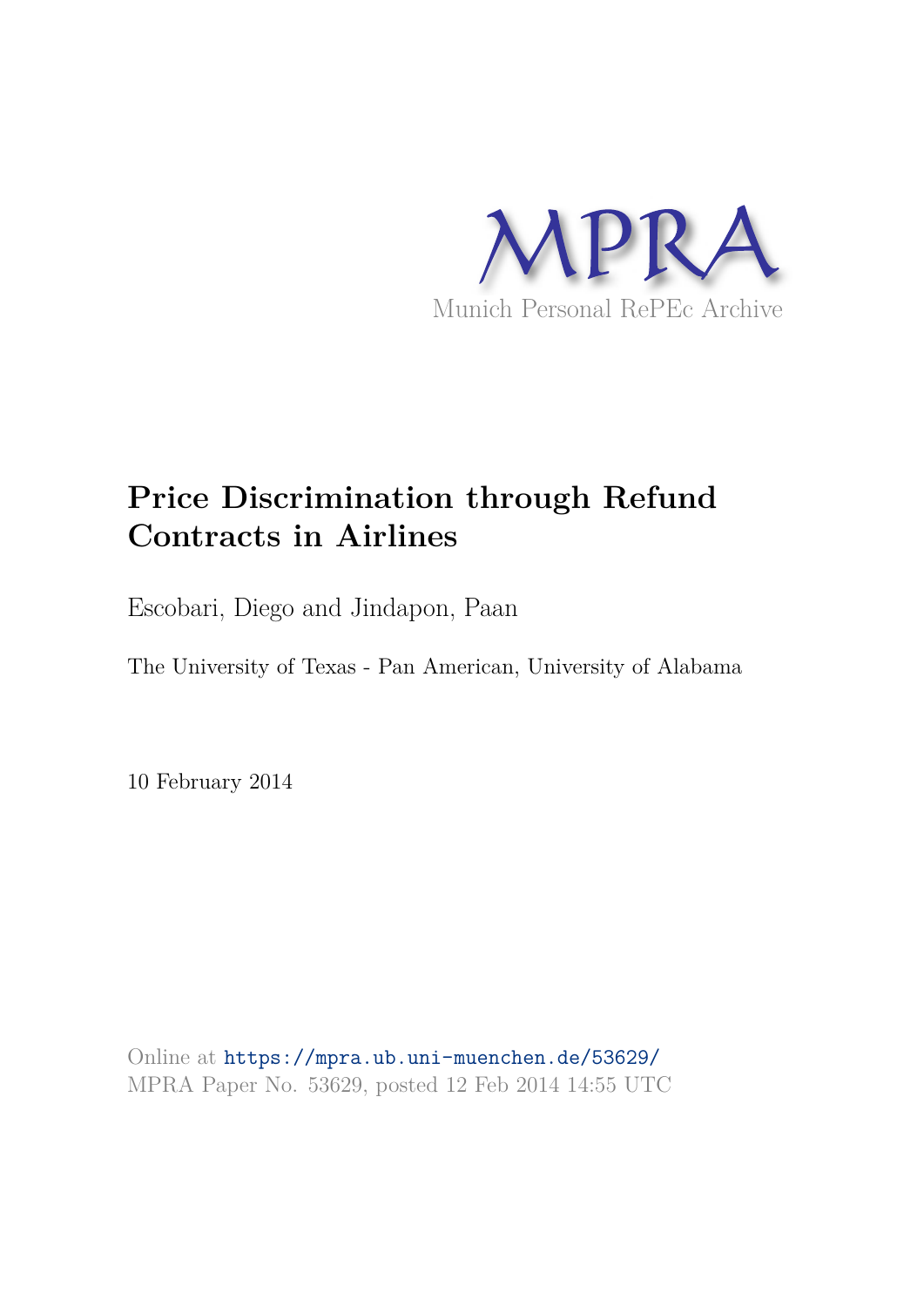# Price Discrimination through Refund Contracts in Airlines<sup>∗</sup>

(International Journal of Industrial Organization, Forthcoming)

Diego Escobari<sup>†</sup> Paan Jindapon<sup>‡</sup>

February 10, 2014

#### Abstract

This paper shows how an airline monopoly uses refundable and non-refundable tickets to screen consumers who are uncertain about their travel. Our theoretical model predicts that the difference between these two fares diminishes as individual demand uncertainty is resolved. Using an original data set from U.S. airline markets, we find strong evidence supporting our model. Price discrimination opportunities through refund contracts decline as the departure date nears and individuals learn about their demand.

Keywords: Price discrimination; Refund contracts; Airlines; Individual demand learning

JEL Classifications: C23; D42; D82; L93

<sup>∗</sup>We thank James Dana, Li Gan, James Haag, Monica Hartmann, Tim Hazledine, Junsoo Lee, Sang-Ho Lee, Bradford Patterson, Harris Schlesinger, Roger Sherman, Joseph Walsh, and seminar participants at CSU Fullerton, East Carolina University, University of Alabama, University of Chile, University of Louisville, University of Texas-Pan American, IIOC, SEA, AEA, and WEAI for helpful comments. Thanks in particular to the editor and three anonymous referees, whose comments helped improve the paper. Jindapon thanks the Culverhouse College of Commerce and Business Administration for financial support and Escobari thanks the Bradley Foundation for financial support. The data set collection was funded by the Private Enterprise Research Center at Texas A&M. Stephanie C. Reynolds provided excellent research assistance.

<sup>†</sup>Department of Economics and Finance, University of Texas-Pan American, escobarida@utpa.edu

<sup>‡</sup>Department of Economics, Finance and Legal Studies, University of Alabama, pjindapo@cba.ua.edu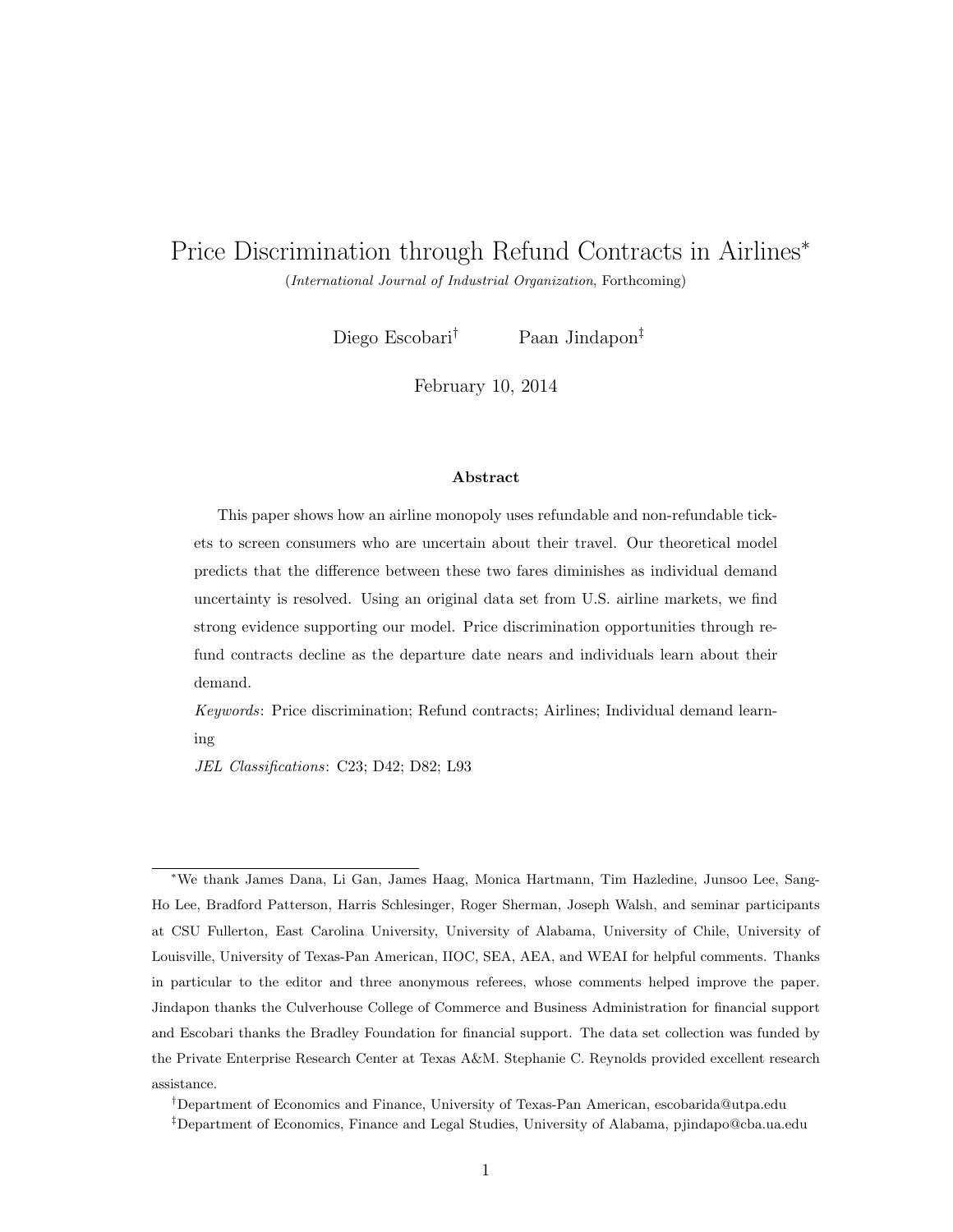### 1 Introduction

Consider a potential traveler who is planning to buy a plane ticket in advance. However, at this moment, he is not certain whether he will travel. Let his valuation for traveling be  $v$ . If the airline offers him a refundable ticket now, he will be willing to pay  $v$  for that ticket. But if the airline offers him a non-refundable ticket, his willingness to pay should be less than  $v<sup>1</sup>$  Once he knows with certainty whether he wants to travel, there is no reason why he should be willing to pay more for a refundable ticket than for a non-refundable ticket.

This paper presents a theory that explains how a monopolist can use refundable and non-refundable tickets to screen consumers and extract more surplus when consumers have to select a contract before knowing their demand with certainty.<sup>2</sup> In the simple two-period model, the airline will offer both ticket types in advance to consumers who are uncertain about their demand and have different willingness to pay. We derive optimal refundable and non-refundable fares that depend on each consumer's willingness to pay and the probability of travel. Consumers with high willingness to pay buy refundable tickets, and consumers with low willingness to pay buy non-refundable tickets. Furthermore, we find that the difference between these two fares consists of a quality component—the refundability value—and a price-discrimination component. A comparative-statics analysis provides an empirical implication of the model: the gap between the two fares diminishes as the date of departure approaches and consumers become more certain about their individual demand. Therefore, the airline's ability to separate consumer types and to price discriminate vanishes.

In the empirical section we test the main empirical implication from the theory. We collected from the online travel agency Expedia.com an original panel data set of refundable fares, non-refundable fares, and seat inventories across 96 U.S. domestic monopoly routes at various days prior to the departure date. The data collection focuses on posted one-way economy-class fares to control for price differentials associated with other ticket

<sup>1</sup>This ex-ante willingness to pay for a non-refundable ticket is analogous to the option price in Cicchetti and Freeman (1971). Schmalensee (1972) and Graham (1981) show that the option price may be greater or smaller than the expected willingness to pay.

<sup>&</sup>lt;sup>2</sup>Even though we focus on airlines, the results can also be applied to other industries where goods are sold in advance with a refundable option, such as cruises, car rentals, and lodging.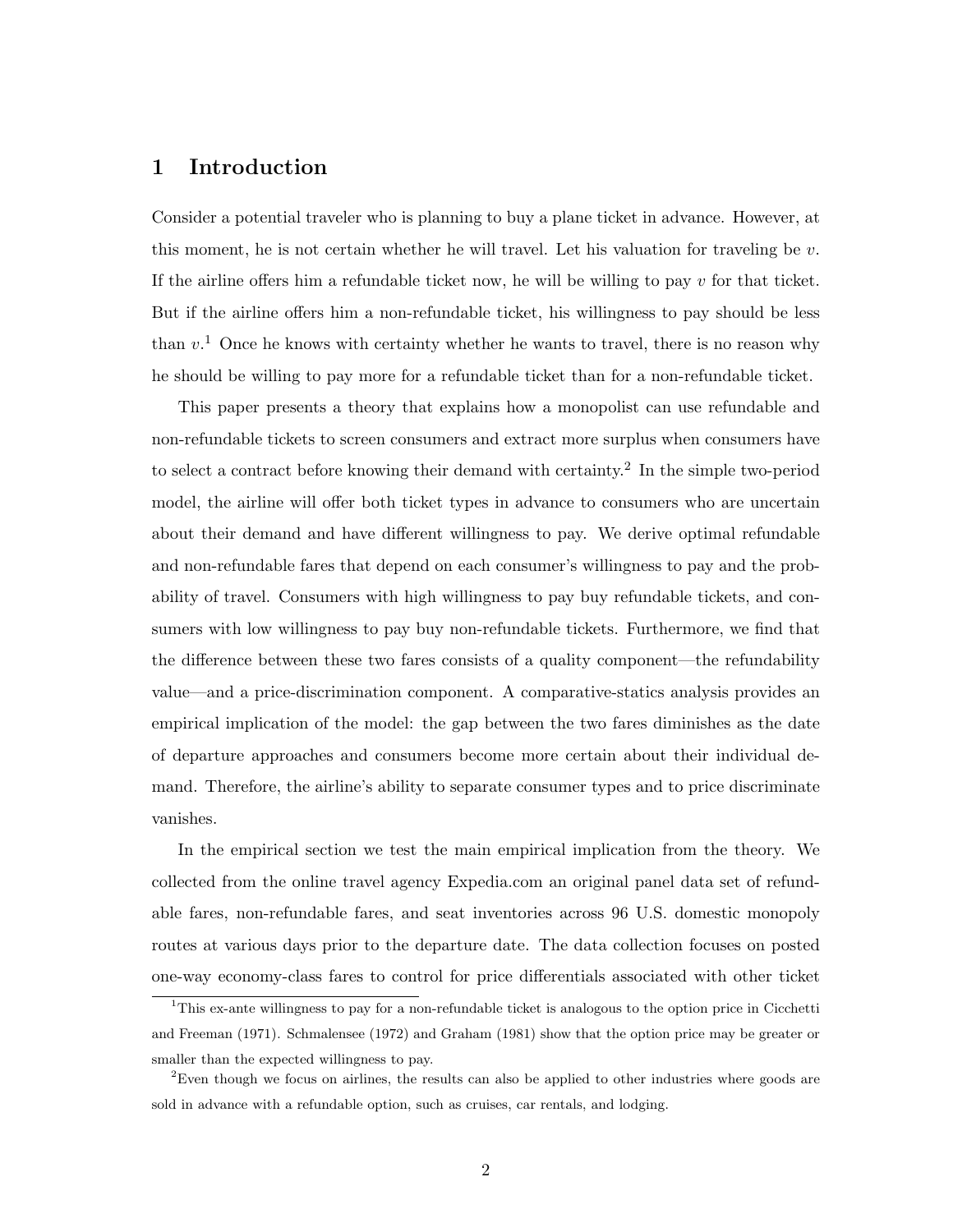restrictions; for example, Saturday-night stayover, minimum and maximum stay, first-class travel, and connecting legs. These restrictions are commonly used as 'fences' to implement other forms of price discrimination and congestion pricing and to deal with aggregate demand uncertainty. The panel structure of the data controls for unobservable time-invariant carrier-, route-, and flight-specific characteristics. Moreover, the fact that both fares were collected at the same time for the same seat allows us to control for unobserved time-variant seat-specific characteristics. The estimation method, which takes into account the dynamic adjustment between the difference in fares and seat inventories, shows strong evidence that price discrimination through refund contracts vanishes as the departure date nears. In addition, a nonparametric specification indicates that most of the individual demand uncertainty, as implied by the carriers' pricing strategy, is resolved during the last two weeks prior to the departure date.<sup>3</sup>

In the literature, Gale and Holmes (1993) and Dana (1998) use advanced-purchase discounts as a means of price discrimination to improve capacity utilization in monopolistic and competitive markets respectively. In contrast, we show that an airline monopoly can use a refundability option to screen consumers and increase the airline's expected profit. Courty and Li (2000) suggest a theoretical model for a monopolist that price discriminates via refund contracts consisting of a price a buyer has to pay in advance and a refund the buyer can receive after he learns his valuation of the good. While Courty and Li's purpose is to find an optimal refund contract consisting of an advance payment and a refundable amount, our goal is to find an optimal contract consisting of a non-refundable price and a refundable price for each type. In a related work, Akan et al. (2011) present a generalization of Courty and Li (2000) with consumers who learn their valuations gradually and with a seller that can vary the length of time during which the tickets are refundable. Bilotkach (2009) presents a model explaining refund contracts under costly capacity and demand uncertainty.

The rest of the paper is structured as follows. Section 2 presents the theoretical model,

<sup>&</sup>lt;sup>3</sup>There are many ways that uncertainty could be resolved. In this paper, by resolved uncertainty, we mean an increase in the probability that a ticket holder wants to travel on a particular date as the trip date nears. These results, in addition, help explain the large price dispersion in airlines documented in Borenstein and Rose (1994) and more recently in Gerardi and Shapiro (2009).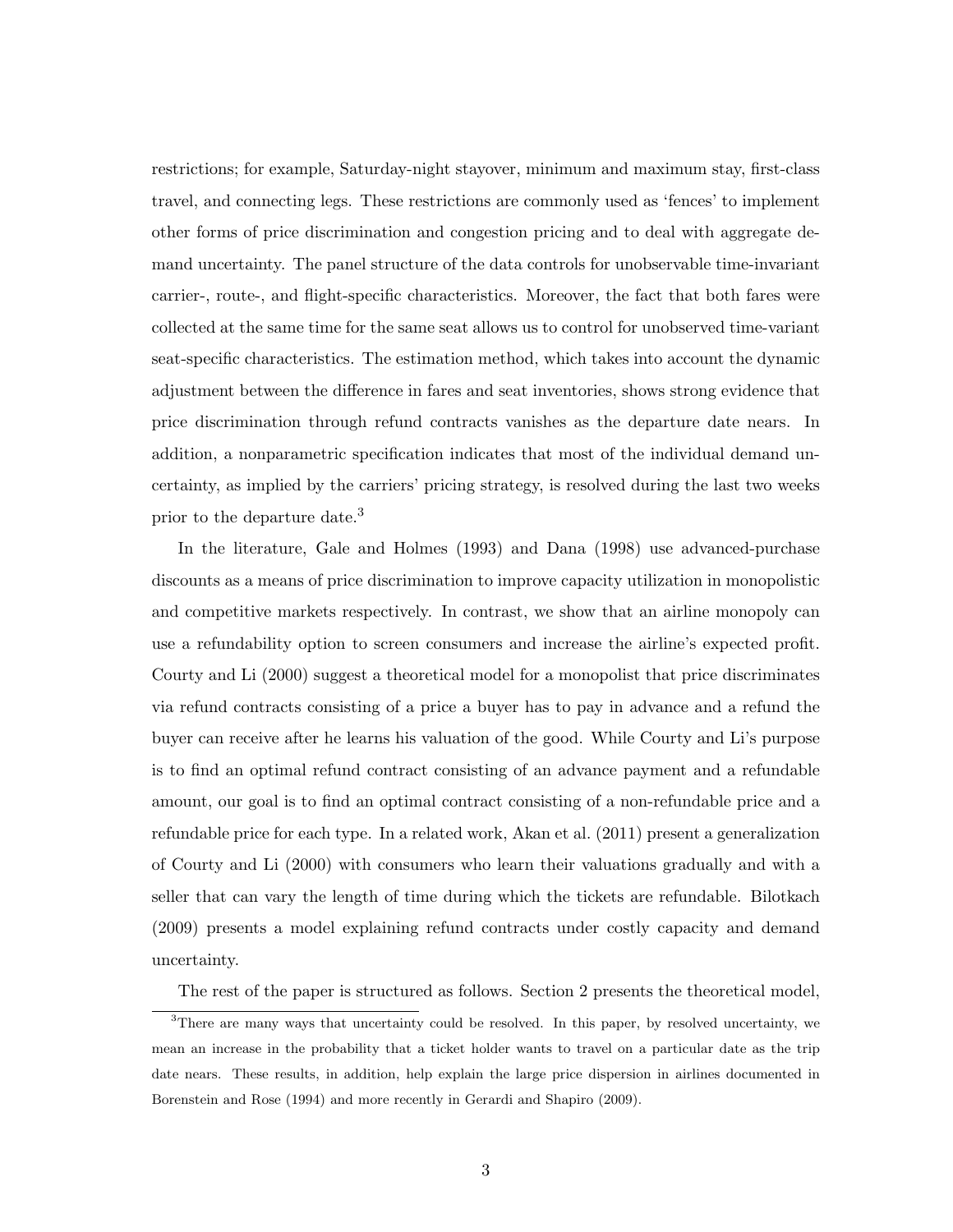including the consumer's problem and the airline's problem, and describes the airline's price menu in equilibrium. Section 3 presents the empirical analysis by first describing the data, then setting the empirical model, and closing with the results. Section 4 concludes.

# 2 Theoretical Analysis

Consider a monopolistic airline that sells homogeneous seats on a flight to consumers whose type, high  $(H)$  or low  $(L)$ , is not observable to the airline. In airline markets, it is common to see consumers buy tickets in advance despite uncertainty in their travel plans. In our two-period model, consumers have unit demands and have to decide whether to buy a ticket in period 1. However, they learn in period 2 whether they want to fly or not (i.e., demand equals 1 or 0). Let travel and no travel be mutually exclusive states of nature in which a consumer wants and does not want to travel respectively. The risk in the state of nature that each consumer faces is an individual risk that is independent from those of other consumers. For  $\theta = H, L$ , we let  $\pi_{\theta}$  denote the probability that type  $\theta$  consumer wants to travel and hence  $1-\pi_{\theta}$  the probability that the consumer does not want to travel. Both types have a positive valuation of traveling  $v_{\theta}$  and share the same utility function u with  $u' > 0$  and  $u'' \leq 0$ . We normalize u so that  $u(0) = 0$ .

#### 2.1 The Consumer's Problem

In period 1, the airline offers refundable and non-refundable tickets to all consumers. If a type  $\theta$  consumer buys a refundable ticket at price p in period 1 and learns that he wants to travel in period 2, then he will use the ticket and his utility will be  $u(v_{\theta}-p)$ . If he learns that he does not want to travel, he will request a refund and his utility will be his status quo,  $u(0)$ , which is equal to zero. In contrast, if the consumer buys a non-refundable ticket at price p, his utility will be  $u(v_{\theta} - p)$  if he wants to travel and  $u(-p)$  otherwise. Under expected utility theory, type  $\theta$  consumer's expected utility from buying a refundable ticket at price  $p$  is denoted by

$$
U_{\theta}^{r}(p) = \pi_{\theta}u(v_{\theta} - p)
$$
\n(1)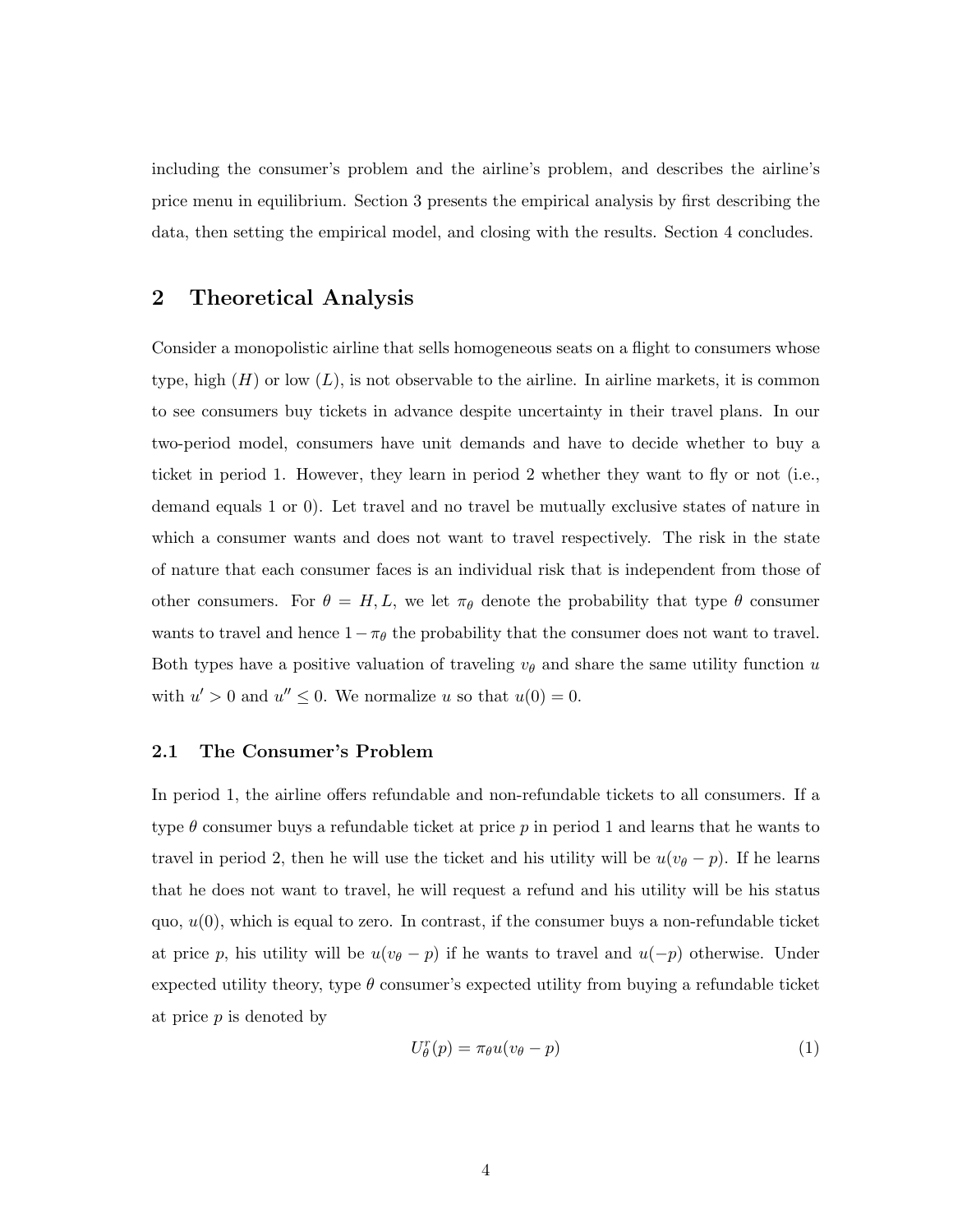and type  $\theta$  consumer's expected utility from buying a non-refundable ticket at price  $p$  is denoted by

$$
U_{\theta}^{nr}(p) = \pi_{\theta}u(v_{\theta} - p) + (1 - \pi_{\theta})u(-p).
$$
 (2)

Note that there is no time value of money. If a consumer does not buy a ticket, his utility in period 2 will be zero in both states.<sup>4</sup> Then type  $\theta$ 's reservation price for a refundable ticket is  $v_{\theta}$  and type  $\theta$ 's reservation price for a non-refundable ticket is  $c_{\theta}$  such that  $U_{\theta}^{nr}(c_{\theta}) = 0$ ; i.e.,

$$
\pi_{\theta}u(v_{\theta}-c_{\theta})+(1-\pi_{\theta})u(-c_{\theta})=0.
$$
\n(3)

Note that  $c_{\theta}$  is an increasing continuous function of  $\pi_{\theta}$  from [0, 1] onto [0,  $v_{\theta}$ ].<sup>5</sup>

Now we explain how a consumer decides which type of ticket to buy when the airline simultaneously offers non-refundable and refundable tickets in period 1. Formally, let the airline offer a price menu  $(p^{nr}, p^r)$  in which  $p^{nr}$  represents a non-refundable price and  $p^r$ represents a refundable price. Each consumer's action set includes buy a refundable ticket, buy a non-refundable ticket, and not buy a ticket. We find that type  $\theta$  consumers best response is given by:

- (i) buy a refundable ticket if  $U_{\theta}^r(p^r) \ge U_{\theta}^{nr}(p^{nr})$  and  $U_{\theta}^r(p^r) \ge 0$ ,
- (ii) buy a non-refundable ticket if  $U_{\theta}^{nr}(p^{nr}) > U_{\theta}^{r}(p^{r})$  and  $U_{\theta}^{nr}(p^{nr}) \geq 0$ ,
- (iii) buy no ticket if  $U_{\theta}^{nr}(p^{nr}) < 0$  and  $U_{\theta}^{r}(p^{r}) < 0$ .

#### 2.2 The Airline's Problem

We now turn to the airline's pricing problem. In particular, we are interested in a separating equilibrium where type  $H$  consumers buy refundable tickets and type  $L$  consumers buy non-refundable tickets. We solve for the optimal separating price menu and show that it constitutes an equilibrium under reasonable conditions.

Let the numbers of type H and type L consumers in period 1 be  $N_H$  and  $N_L$  and the expected numbers of type  $H$  and type  $L$  consumers that want to travel in period 2 be

<sup>&</sup>lt;sup>4</sup>It is possible to extend the model by imposing a cost on the consumer who wants to travel but does not have a ticket so that his utility is lower than zero. However, the differences in the results are immaterial.

<sup>&</sup>lt;sup>5</sup>For example, if  $u(x) = \ln(1 + x/1000)$ ,  $v_L = 500$ , and  $\pi_L = 0.6$ , then we find that  $c_L = 268$ .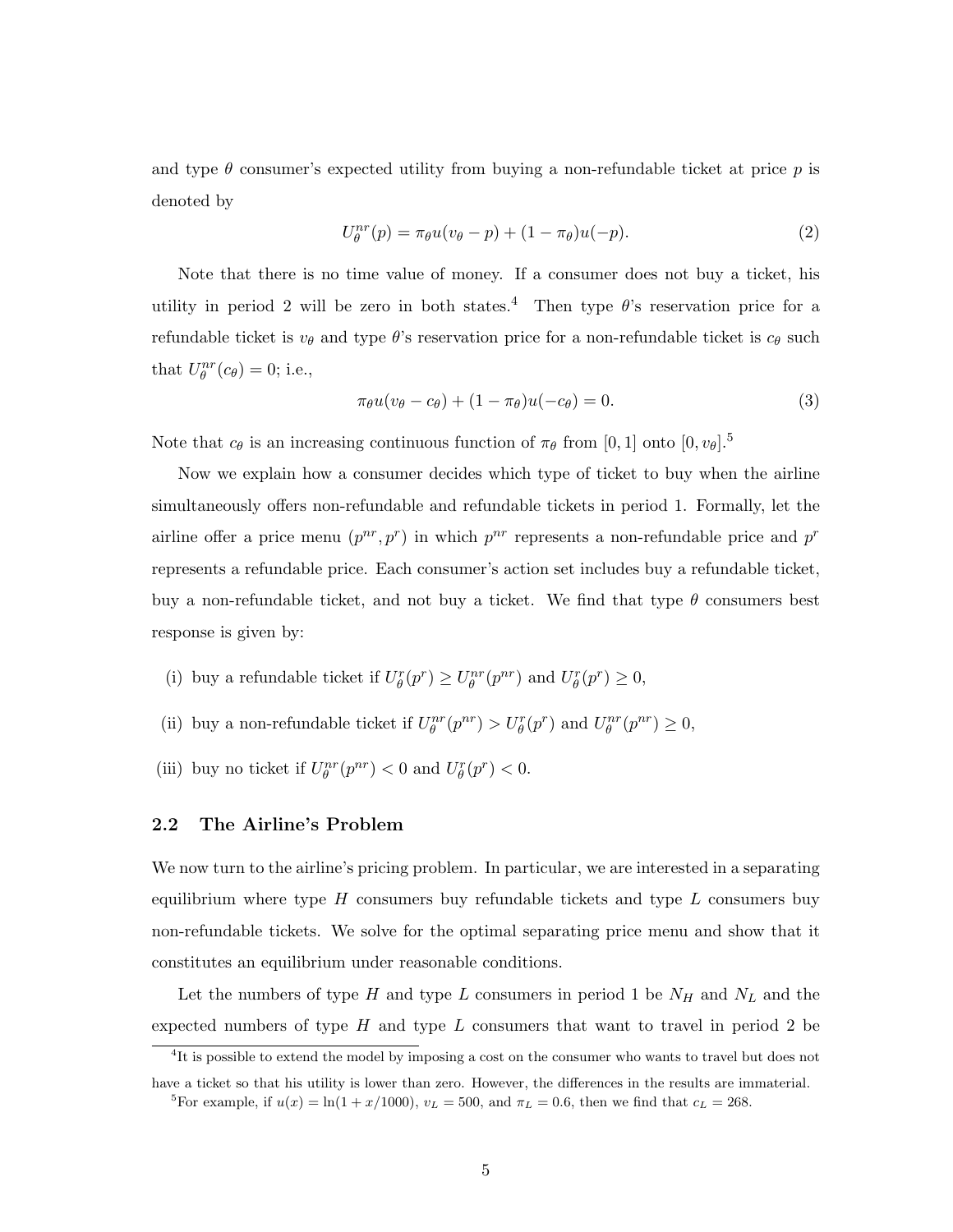$n_H = \pi_H N_H$  and  $n_L = \pi_L N_L$  respectively. The airline, which has zero marginal cost and a capacity at least  $n_H + n_L$ , announces  $p^{nr}$  and  $p^r$  at the beginning of period 1. Since the airline does not know each consumer's type, we let the airline derive its belief about each consumer type from  $N_H$  and  $N_L$ . After observing the prices, consumers' strategies could be either pooling (i.e., both types choose the same action) or separating (i.e., each type chooses a different action). We define an equilibrium as a combination of the airline's beliefs and strategy  $(p^{nr}, p^r)$  and each consumer's strategy given  $\theta$  and  $(p^{nr}, p^r)$  so that the airline's expected profit and each consumer's expected utility are maximized.

We are interested in separating equilibria in which each consumer type buys a different type of ticket. However, we cannot identify which consumer type buys which type of ticket without further assumptions about  $v_{\theta}$  and  $\pi_{\theta}$  for  $\theta = H, L$ . Thus we assume negative correlation between valuation and certainty about travel (i.e.,  $v_H > v_L$  and  $\pi_H < \pi_L$ ). This is a realistic assumption because most business travelers have a higher willingness to pay for a ticket and are less certain about their travel than pleasure travelers. As a result, type  $H$  consumers buy refundable tickets, type  $L$  consumers buy non-refundable tickets, and the airline's expected profit is equal to  $N_L p^{nr} + n_H p^r$ . Given these consumers' strategies, we solve for the airline's optimal price menu below and present the solution in Proposition 1. Nonetheless, this separating price menu does not always constitute an equilibrium because it may be possible for the airline to increase expected profit by using an alternative price menu inducing other responses from the consumers. We provide necessary and sufficient conditions for existence of this separating equilibrium in Proposition 2.

The airline's optimization problem can be written as:

$$
\max_{p^{nr}, p^r} N_L p^{nr} + n_H p^r \tag{4}
$$

s.t.

$$
U_H^r(p^r) \ge U_H^{nr}(p^{nr})\tag{5}
$$

$$
U_L^{nr}(p^{nr}) \ge U_L^{nr}(p^r) \tag{6}
$$

$$
U_H^r(p^r) \ge 0\tag{7}
$$

$$
U_L^{nr}(p^{nr}) \ge 0. \tag{8}
$$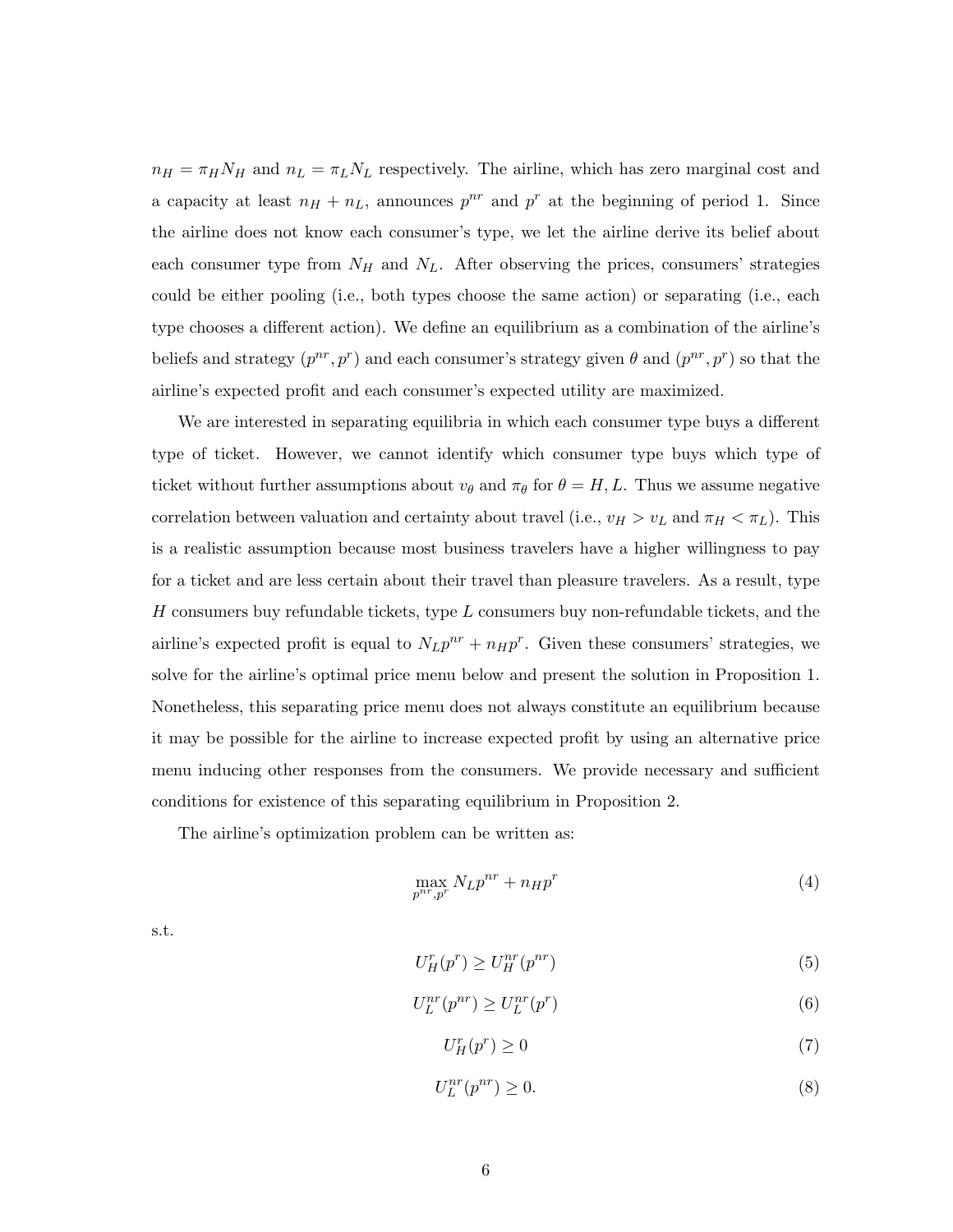The incentive-compatibility constraints,  $(5)$  and  $(6)$ , are required for type H consumers to prefer buying a refundable ticket and type L consumers to prefer buying a non-refundable ticket, while the participation constraints, (7) and (8), are required for both consumer types to buy a ticket. There are two possibilities: either  $c_L \geq c_H$  or  $c_L < c_H$ . If  $c_L \geq c_H$ , type L consumers are willing to pay more for a non-refundable ticket while type  $H$  consumers are willing to pay more for a refundable ticket. It follows that the airline can separate the consumers by simply setting  $(p^{nr}, p^r) = (c_L, v_H)$ .<sup>6</sup>

Now consider the case where type  $L$  consumers are willing to pay less for a nonrefundable ticket than type H consumers (i.e.,  $c_L < c_H$ ). If the airline sets  $(p^{nr}, p^r)$  =  $(c<sub>L</sub>, v<sub>H</sub>)$ , type H consumers will find non-refundable tickets more attractive than refundable tickets because  $U_H^r(v_H) < U_H^{nr}(c_L)$ . To obtain the separating equilibrium, the airline must lower the refundable price to be no larger than m so that  $U_H^r(m) = U_H^{nr}(c_L)$ . That is,

$$
\pi_H u(v_H - m) = \pi_H u(v_H - c_L) + (1 - \pi_H)u(-c_L). \tag{9}
$$

We say that the difference between  $v_H$  and m is the information rent taken by type H consumers. The airline offers this discount to prevent type  $H$  consumers from buying a non-refundable ticket. In this case the solution is  $(p^{nr}, p^r) = (c_L, m)$ .<sup>7</sup> We summarize these results in Proposition 1.

Proposition 1 Given the following assumptions:

- (*i*)  $v_H > v_L > 0$ .
- (*ii*)  $0 < \pi_H < \pi_L < 1$ .
- (iii)  $u' > 0$  and  $u'' \leq 0$ .

<sup>6</sup>For example, let  $u(x) = \ln(1 + x/1000)$ . For type L consumers,  $v_L = 500$  and  $\pi_L = 0.6$ , so  $c_L = 268$ . For type H consumers,  $v_H = 800$  and  $\pi_H = 0.3$ , so  $c_H = 185$ . Since  $c_L \ge c_H$ , the airline sets  $(p^{nr}, p^r)$  $(268, 800)$ .

The  $u(x) = \ln(1 + x/1000)$ . For type L consumers,  $v_L = 500$  and  $\pi_L = 0.6$ , so  $c_L = 268$ . For type H consumers,  $v_H = 800$  and  $\pi_H = 0.5$ , so  $c_H = 323$ . We find that  $m = 678$ . Since  $c_L < c_H$ , the airline sets  $(p^{nr}, p^r) = (268, 678).$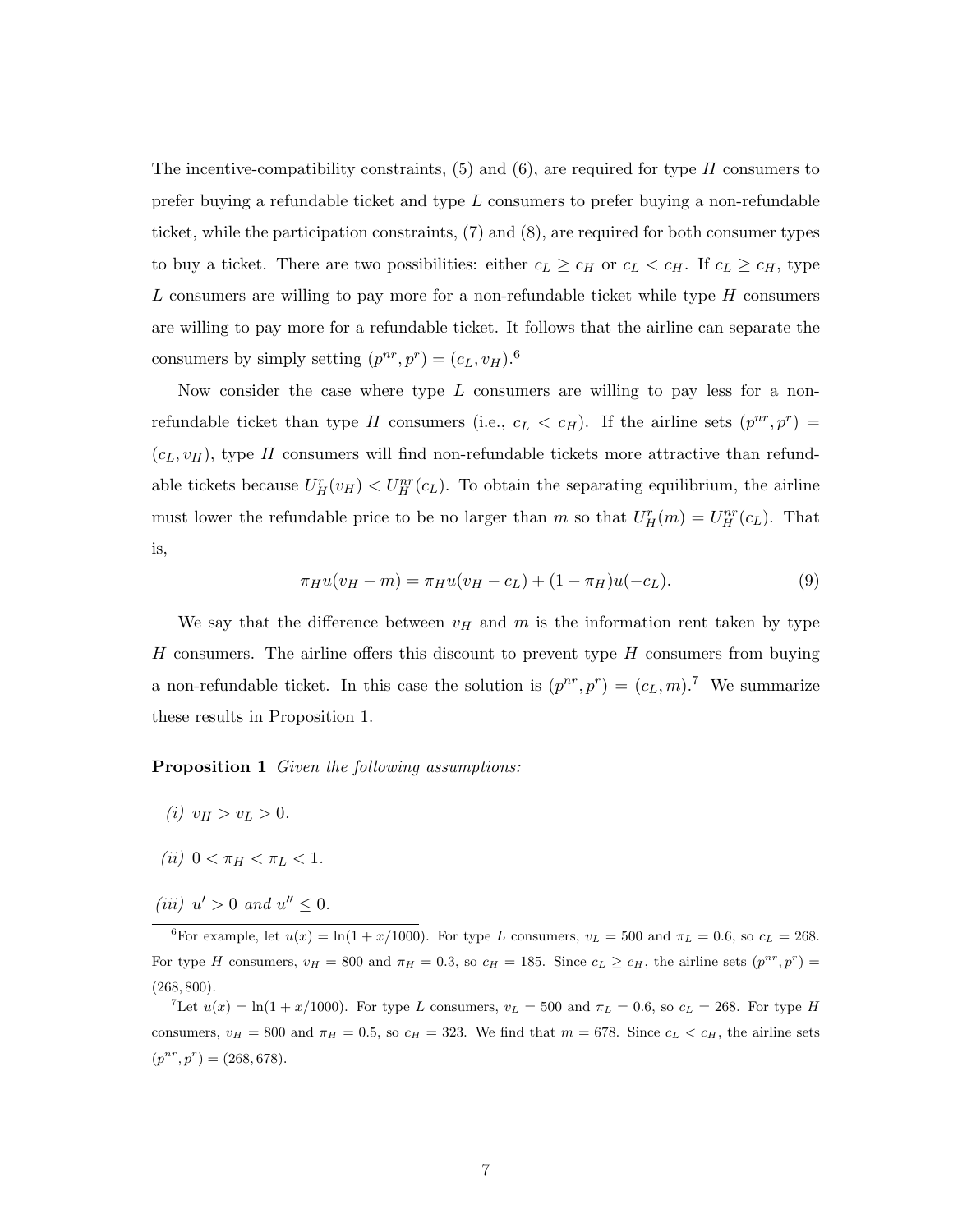The airline's optimal price menu so that type L consumers buy non-refundable tickets and type H consumers buy refundable tickets is given by

$$
(p^{nr}, p^r) = \begin{cases} (c_L, v_H) & \text{if } c_L \ge c_H \\ (c_L, m) & \text{if } c_L < c_H \end{cases} \tag{10}
$$

where  $c_{\theta}$  and m are defined in (3) and (9) respectively.

Proof See the above argument.

Given the separating response in which type  $L$  consumers buy non-refundable tickets and type  $H$  consumers buy refundable tickets, the airline maximizes its profit by always selling non-refundable tickets at  $c<sub>L</sub>$ . If a type L consumer is willing to pay more for a nonrefundable ticket than a type H consumer (i.e.,  $c_L \geq c_H$ ) then the type H consumer will find a refundable ticket priced at  $v_H$  more attractive than a non-refundable ticket. Despite the fact that a non-refundable ticket costs less, it gives a type  $H$  consumer lower expected utility than a refundable ticket. Hence the optimal pricing menu is  $(p^{nr}, p^r) = (c_L, v_H)$ . In contrast, if a type  $H$  consumer is willing to pay more for a non-refundable ticket than a type L consumer (i.e.,  $c_H > c_L$ ) he will find a non-refundable ticket priced at  $c_L$  more attractive than a refundable ticket priced at  $v_H$ . So the airline has to lower the refundable price to  $m$  so that the expected utilities from both ticket types are equal, and by our tie-breaking rule, he will buy a refundable ticket.

Even though the airline sells tickets to the two consumer types at different prices, we cannot claim that the difference between the two prices,  $p^{r} - p^{nr}$ , is solely due to price discrimination because the two ticket types have different qualities. We decompose the fare difference into two components:  $p^r - v_L$  and  $v_L - p^{nr}$ . The second component, which is equal to  $v_L - c_L$ , is the refundability value to type L consumers because it is the difference in willingness to pay for a refundable ticket versus a non-refundable ticket. If  $c_L \geq c_H$ , the first component equals the difference in willingness to pay for a refundable ticket between the two consumer types. Since the airline can sell refundable tickets to type  $H$  consumers at a higher price than what type  $L$  consumers are willing to pay, we say that this component is the airline's price discrimination. If  $c_L < c_H$ , the price discrimination component is smaller because the airline has to lower the refundable price to separate consumers.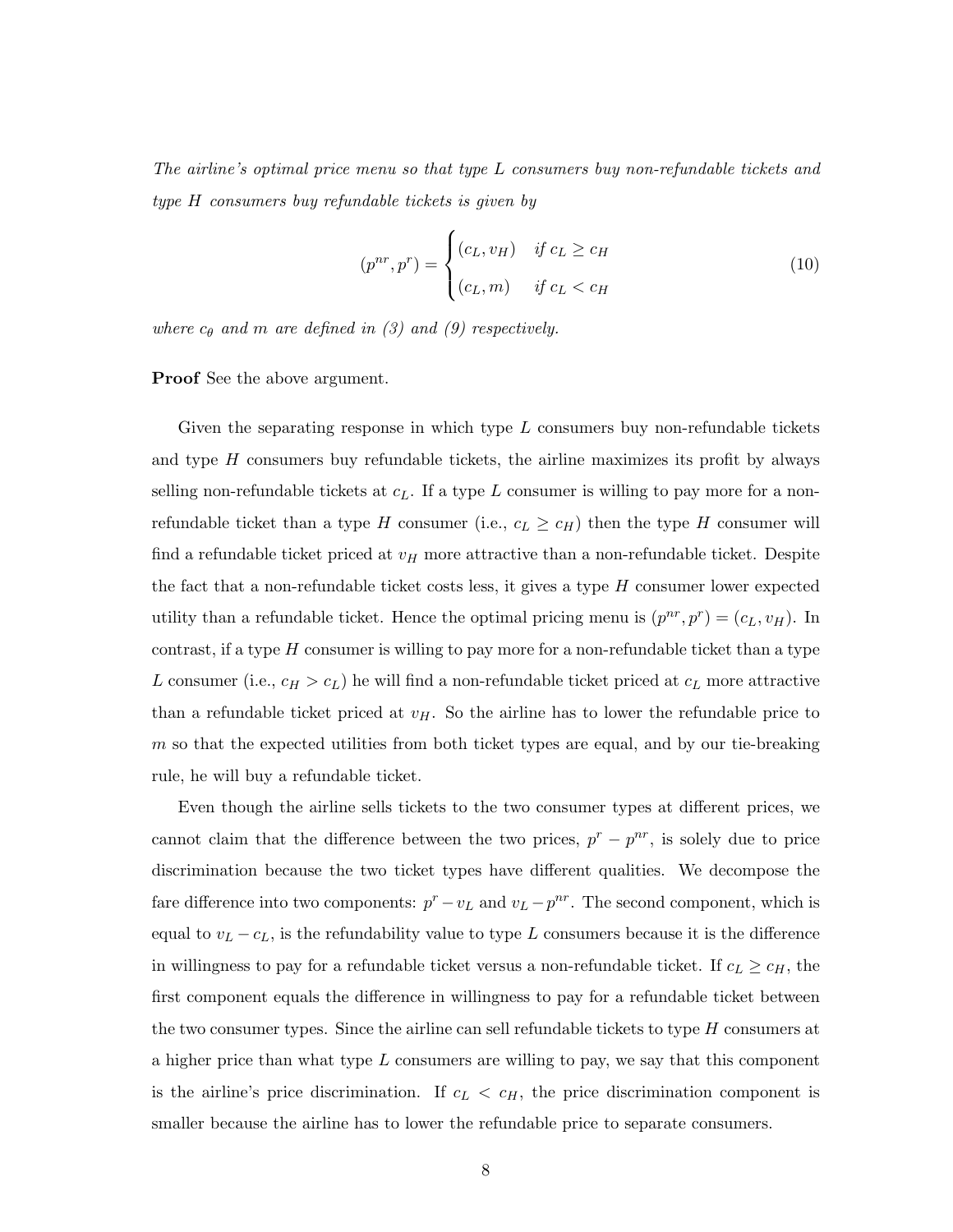#### 2.3 Equilibrium Prices

We have shown in Proposition 1 that the airline's optimal price menu conditional on obtaining a separating equilibrium in which type  $H$  consumers buy refundable tickets and type L consumers buy non-refundable tickets is  $(p^{nr}, p^r) = (c_L, v_H)$  if  $c_L \geq c_H$  and  $(p^{nr}, p^r) = (c_L, m)$  if  $c_L < c_H$ . However, this separating response may not be best to the airline and hence the described price menu may not constitute an equilibrium. For instance, if there are only a few type  $H$  consumers, a pooling response in which all consumers buy refundable tickets may be more profitable. We provide necessary and sufficient conditions for the airline to find the separating response most profitable in the following proposition.

Proposition 2 Given the following assumptions:

- (*i*)  $v_H > v_L > 0$ .
- (*ii*)  $0 < \pi_H < \pi_L < 1$ .
- (iii)  $u' > 0$  and  $u'' \leq 0$ .

Necessary and sufficient conditions for existence of an equilibrium where type L consumers buy non-refundable tickets and type H consumers buy refundable tickets are

$$
\frac{N_H}{N_L} \ge \frac{\pi_L v_L - c_L}{\pi_H (v_H - v_L)}\tag{11}
$$

if  $c_L \geq c_H$  and

$$
\frac{\pi_L v_L - c_L}{\pi_H (m - v_L)} \le \frac{N_H}{N_L} \le \frac{c_L}{\pi_H (v_H - m)}
$$
\n(12)

if  $c_L < c_H$ , where  $c_{\theta}$  and m are defined in (3) and (9) respectively.

#### Proof See Appendix.

To assure that the separating response where the airline sells refundable tickets to type H consumers and non-refundable tickets to type  $L$  consumers constitutes an equilibrium, we must show that the airline's maximum profit given this response is not lower than its maximum profit from each of other consumers' responses.<sup>8</sup> The inequality in  $(11)$  and the

<sup>&</sup>lt;sup>8</sup>In the proof of Proposition 2, we compare the airline's profit from the optimal price menu in (10) to profits from other optimal price menus given other consumers' responses.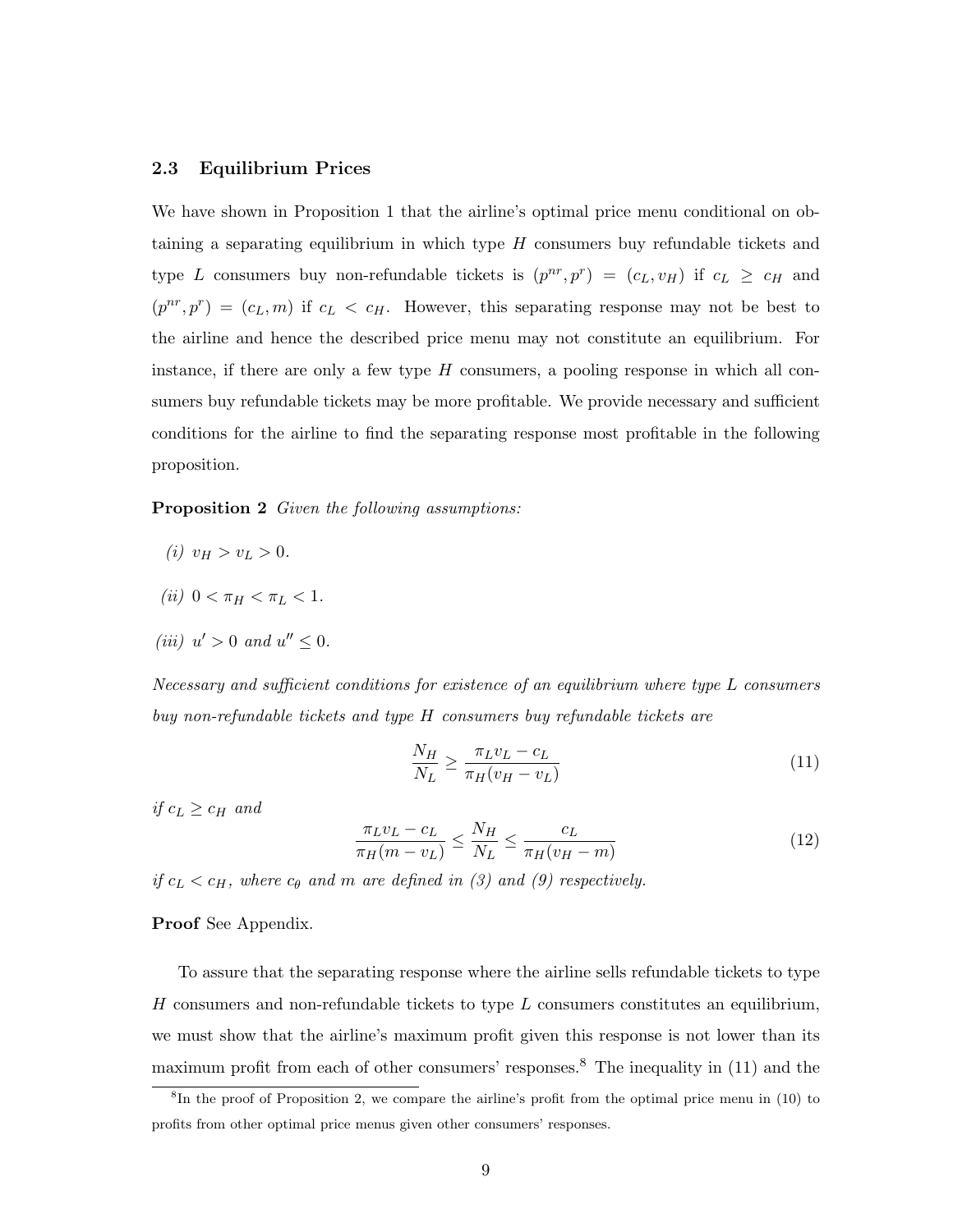left inequality in (12) guarantee that the separating price menu from (10) yields a higher profit than the optimal price menu conditional on obtaining a pooling equilibrium with both types buying refundable tickets. Both inequalities suggest that  $N_H/N_L$  must be large enough because the airline makes more profit from type  $H$  and less profit from type  $L$  with the separating price menu. To maximize its profit while making both type  $H$  and type  $L$ consumers buy refundable tickets, the airline must set  $p^{nr}$  really high so that no one would want to buy a non-refundable ticket. With this pooling price, the airline makes less profit from type H consumers because it has to lower  $p^r$  to  $v_L$  so that refundable tickets attract all consumers. However, the airline makes more profit from type  $L$  consumers by selling them refundable instead of non-refundable tickets because of risk aversion. We show in the appendix that  $c_L \leq \pi_L v_L$  whenever  $u'' \leq 0$  and hence the profit from selling non-refundable tickets to type L consumers,  $N_Lc_L$ , is smaller than  $N_L\pi_Lv_L$  which is the airline's profit when selling them refundable tickets.<sup>9</sup>

In addition to pooling-on-refundable response described above, we also consider other consumers' responses in the proof of Proposition 2 and find that the separating price menu dominates all other responses regardless of  $N_H$  and  $N_L$  when  $c_L \geq c_H$ . However, when  $c<sub>L</sub> < c<sub>H</sub>$ , another candidate of equilibrium arises because the airline might prefer selling only refundable tickets to type  $H$  consumers and no tickets at all to type  $L$  consumers. Remember that the optimal separating price menu given  $c_L < c_H$  is  $(p^{nr}, p^r) = (c_L, m)$ . Since the airline sells refundable tickets at a discounted price,  $m$ , it may be more profitable to the airline, when  $N_H$  is large enough, to set  $p^{nr}$  very high so that a non-refundable ticket is unattractive to everyone and increase  $p^r$  to  $v_H$ .<sup>10</sup>

In short, the separating price menu in (10) constitute an equilibrium when the proportion of type  $H$  to type  $L$  population is neither too large nor too small. If there are relatively

<sup>&</sup>lt;sup>9</sup>Consider the example in Footnote 5. If  $N_H = N_L = 50$ , the separating price menu yields  $(15 \times 800)$  +  $(50 \times 268) = 25{,}400$  in profit which is greater than profit from the pooling-on-refundable price menu,  $(15 \times 500) + (30 \times 500) = 22{,}500$ . If the  $N_H/N_L$  ratio was not large enough, say  $N_H = 10$  and  $N_L = 90$ , the airline would try to sell refundable tickets to all consumers and make  $(3 \times 500) + (54 \times 500) = 28,500$ in profit instead of  $(3 \times 800) + (90 \times 268) = 26,520$  from separating.

<sup>&</sup>lt;sup>10</sup>Following with the example in Footnote 8, with  $N_H = 90$  and  $N_L = 10$ . The separating price menu yields  $(45 \times 678) + (10 \times 268) = 33{,}190$  in profit which is smaller than profit from selling only refundable tickets to type  $H$ ,  $45 \times 800 = 36,000$ .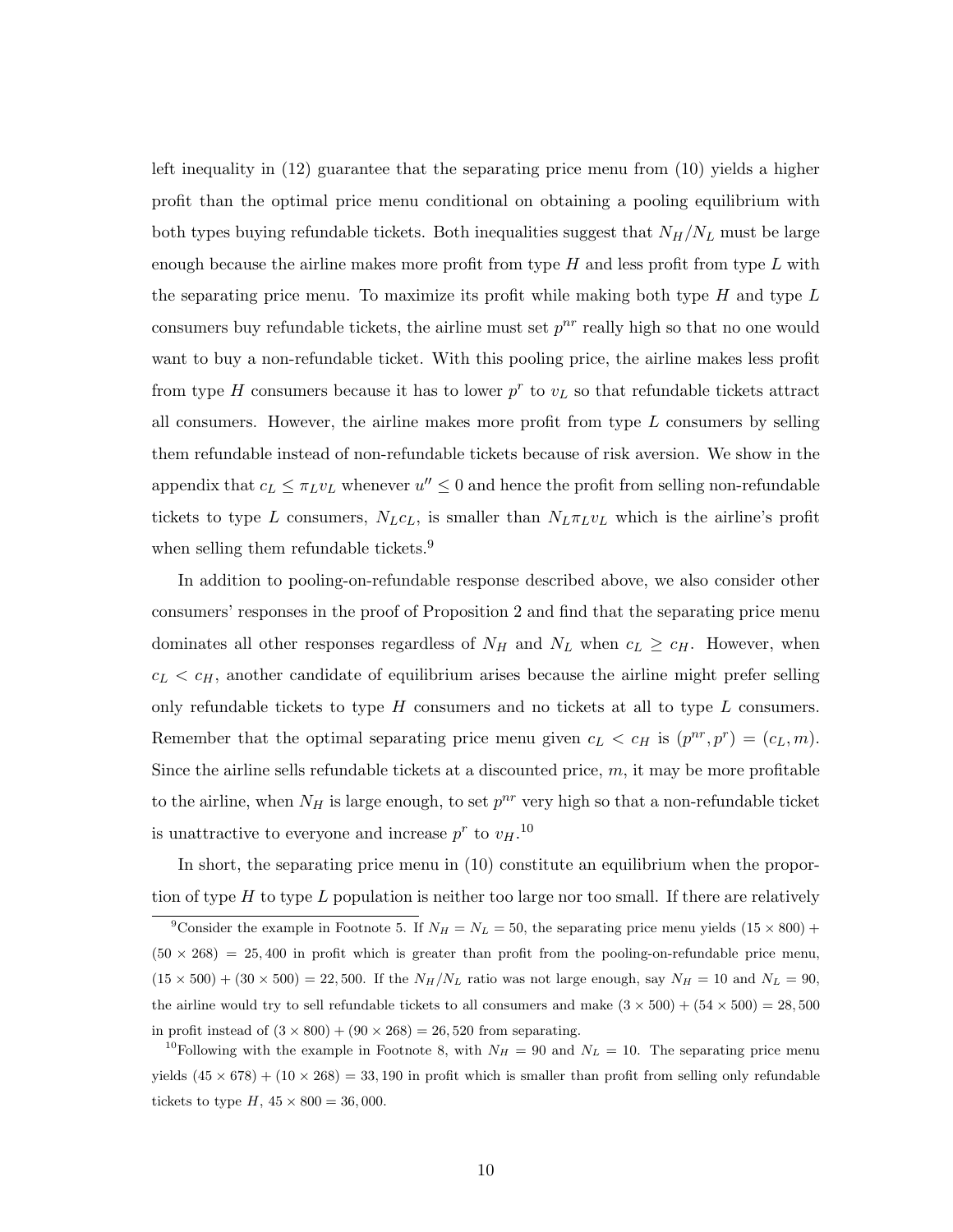many type  $L$  consumers, the airline will prefer selling refundable tickets to both types at  $v<sub>L</sub>$ . On the other hand, if there are relatively many type H consumers and the willingness to pay for a non-refundable ticket of type L is less than that of type  $H$ , the airline will prefer selling only refundable tickets to type H at  $v_H$  and no tickets at all to type L.

The restrictions (11) and (12) can be simplified when consumers are risk neutral because, as we see from (3),  $c_L = \pi_L v_L$  when  $u'' = 0$ , and as a result, the inequality in (11) and the left inequality in (12) are automatically satisfied. So we can say that when consumers are risk neutral and  $c_L \geq c_H$ , the airline's separating price menu given in Proposition 1 always constitutes an equilibrium. In contrast, if  $c_L < c_H$ , we still need to impose the right inequality of (12) even when  $u'' = 0$ . Nonetheless, we can say that it is very likely to see the separating price menu in equilibrium if consumers are slightly risk averse because both restrictions on  $N_H/N_L$  are easier to satisfy.

#### 2.4 Empirical Implication

We now provide an interesting empirical implication from this theoretical model: the gap between refundable and non-refundable prices diminishes as the flight date nears and the consumers become more certain about their travel plans. Let  $\pi_H$  and  $\pi_L$  be continuous functions of  $\tau$ , the time length between period 1 and period 2 in the theoretical model (i.e., the number of days between when agents consider buying a ticket and the departure date). We assume the following:

- (i)  $\pi_L(\tau)$  and  $\pi_H(\tau)$  are non-increasing in  $\tau$ .
- (ii)  $\pi_L(\tau) \geq \pi_H(\tau)$  for all  $\tau$ .
- (iii)  $\pi_L(0) = \pi_H(0) = 1$ .

The possibility that each passenger becomes more certain about traveling because he may have more information as the departure date approaches can justify (i). Conditions (ii) and (iii) mean that type L travelers are more certain about traveling than type  $H$ travelers on any day prior to departure and that there is no uncertainty about traveling on the departure date. These are practical conditions because most business travelers are more uncertain about their travel than pleasure travelers when they buy tickets in advance, and all agents know with certainty whether they are flying on the departure date.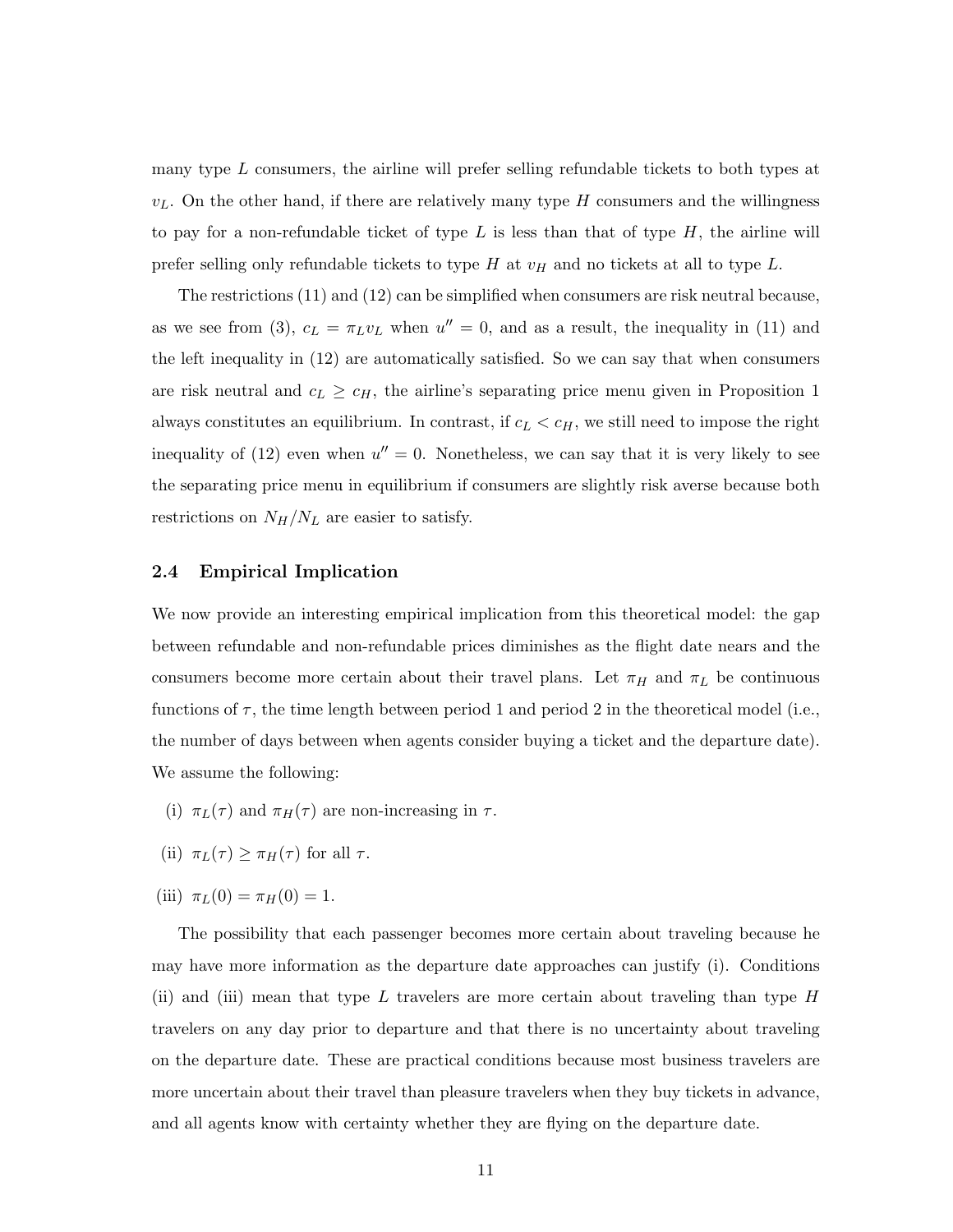We learn from (3) that  $c_{\theta}$  is a continuous function of  $\pi_{\theta}$  and that  $dc_{\theta}/d\pi_{\theta} > 0$ . It follows from the above assumptions that when  $\tau$  is small (i.e., close to departure date) both  $\pi_L$  and  $\pi_H$  will be close to 1 and, as a result,  $c_L < c_H$ . In contrast, when  $\tau$  is large, it is possible that the difference between  $\pi_L$  and  $\pi_H$  is so large that  $c_L \geq c_H$ . We show below that regardless of whether  $c_L \geq c_H$  or  $c_L < c_H$  the gap between refundable and non-refundable prices are smaller as  $\tau$  decreases.

If  $c_L \geq c_H$ , the airline sets  $(p^{nr}, p^r) = (c_L, v_H)$ . Since  $\pi_L$  increases as  $\tau$  decreases, we find from (3) that  $c<sub>L</sub>$  also increases and the gap between  $p<sup>r</sup>$  and  $p<sup>nr</sup>$  becomes smaller. On days close to departure,  $\pi_H$  will be large enough that  $c_H > c_L$  and the airline sets  $(p^{nr}, p^r) =$  $(c_L, m)$ . From (9) we find that, as  $\pi_H$  approaches 1, m converges to  $c_L$ . Therefore, the difference between the refundable and non-refundable fares diminishes as the departure date approaches (i.e.,  $\tau \to 0$ ). When  $\tau = 0$ , the airline sets  $(p^{nr}, p^r) = (c_L, c_L) = (v_L, v_L)$ .<sup>11</sup> There is only one price on the departure date because there is no benefit from paying more for a refundable ticket when individual demand uncertainty is fully resolved. The airline's ability to screen consumers vanishes, making price discrimination opportunities through refund contracts disappear.

# 3 Empirical Analysis

#### 3.1 Data

We collected from the online travel agency Expedia.com the lowest posted refundable and non-refundable one-way economy-class fares for 96 flights that departed on June 22, 2006. Following Stavins (2001) we focused on a single day, Thursday, to control for price differentials associated with systematic peak-load pricing over days of the week. The data form a panel with 96 cross-sectional units observed over 28 periods. Each cross-section corresponds to a specific carrier's non-stop flight between a city pair. Fares were recorded every three days, from 82 days prior to departure to one day prior to departure, i.e.,  $\tau = 1, 4, 7, \ldots, 82$ . The carriers considered are American, Alaska, Continental, Delta, United, and US Airways.

 $11$ As the date of travel approaches the model allows for the possibility that we move from the separating equilibrium to other equilibria. This will not be an issue if  $N_H$  and  $N_L$  satisfy the conditions in Proposition 2 for all  $\tau$ .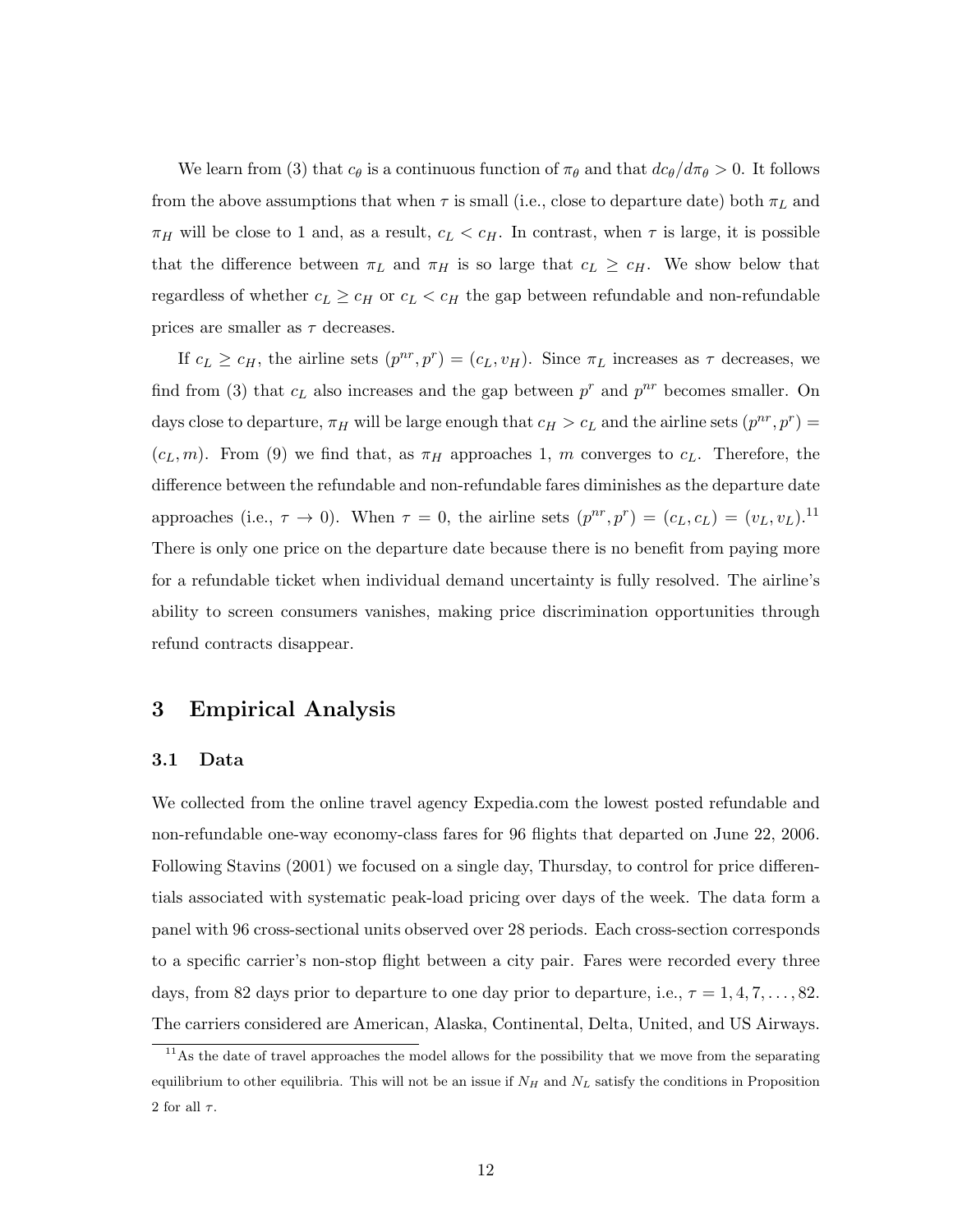The share of each carriers' flights in the data set was chosen to be close to the carrier's share of the U.S. market.

A monopoly route, as defined by Borenstein and Rose (1994), is a route on which a single carrier operates more than 90 percent of the weekly direct flights. Following a similar but stricter criterion, each of our 96 monopoly routes is operated by a carrier who is the sole supplier of non-stop service between the city pair. Tickets with one or more stops and first-class travel tickets are considered to be of significantly different quality. By picking non-stop flights and one-way fares we control for price differences associated with different ticket restrictions, cost differences associated with round-trip tickets, and price variations related to more sophisticated itineraries. Dealing with one-way tickets is particularly important in our model because the traveler may also be uncertain about the return portion in a round-trip ticket.

#### [Insert Figure 1 here.]

Figure 1 shows the average refundable and non-refundable fares across all 96 monopoly routes at different points prior to the departure date. The dashed lines are 95% confidence intervals for the means and are calculated separately for every point in time using the t-distribution. The figure shows that there is a strong tendency for non-refundable fares to increase faster than refundable fares, suggesting that as the flight date nears consumers resolve their individual demand uncertainty.

#### 3.2 Main Result

The panel structure of the data allows us to control for time-invariant flight-, carrier-, and route-specific characteristics. This includes all time-invariant characteristics in Stavins (2001), who used a cross section of tickets. However, there are time-variant cost components that arise at seat-level. Stochastic peak-load pricing, as explained in Borenstein and Rose (1994), depends on the degree of price adjustment as demand is revealed over time. Prices on the same flight can vary with the purchase date and with the probability, at the time the ticket is sold, that demand will exceed capacity. In models of aggregate demand uncertainty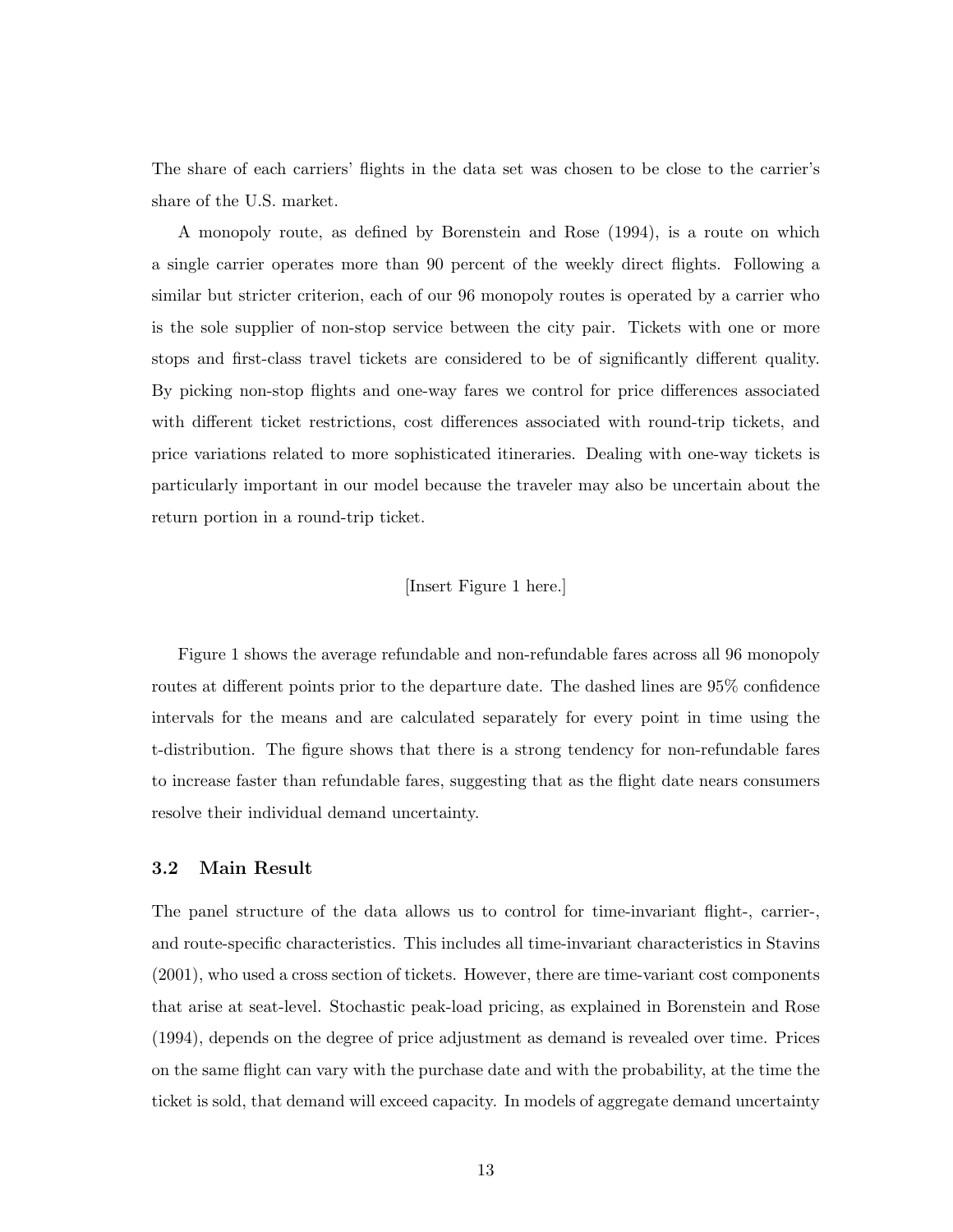where sellers commit to a price schedule, Dana (1998, 1999) considers the existence of an effective cost of capacity, which also changes across seats.

To control for these time-variant seat-specific characteristics, we take advantage of the fact that both refundable and non-refundable fares were obtained at the same time for the same seat. Hence, taking the difference between these two fares will wipe out these characteristics.<sup>12</sup> The basic logarithmic specification of the reduced-form model that we estimate is given by

$$
\ln(p_{ijt}^r - p_{ijt}^{nr}) = \sum_{s=4,7,...,82} \beta_s I_t^{[\tau_t = s]} + X_{ijt}' \delta + \nu_{ij} + \varepsilon_{ijt},\tag{13}
$$

where the subscript  $i$  refers to flight,  $j$  to route, and  $t$  to time. Following the theoretical section,  $p^r$  and  $p^{nr}$  are the refundable and non-refundable ticket prices, and  $\tau$  is the number of days prior to departure when the two prices were recorded. The indicator variables  $I_t^{[\tau_t=s]}$ t are each equal to one at different number of days to departure, i.e.,  $\tau = 4, 7, \ldots$ , or 82. Because  $I_t^{[\tau=1]}$  $t^{[t-1]}$  is the omitted category,  $\beta_{\tau}$  captures the logarithm of the difference in the price gap between  $\tau$  days and 1 day to departure.  $X'_{ijt}$  is a vector of controls that includes the lagged dependent variable and the load factor  $(LOAD)$ , defined as the ratio of occupied seats to total seats.<sup>13</sup> Finally,  $\nu_{ij}$  denotes the unobservable flight-specific effect and  $\varepsilon_{ijt}$ denotes the remaining disturbance.

#### [Insert Table 1 here.]

From the summary statistics presented in Table 1, we find that refundable fares are, on average, 51% larger than non-refundable fares. As expected, variation in fares across flights is very close for both fare types, but non-refundable fares appear to have more within-flight variation than do refundable fares. Table 2 presents the estimates of the

 $12$ Controlling for these costs has limited the availability of empirical papers on airline price discrimination. Stavins (2001) looks at price differentials due to ticket restrictions; however, those ticket restrictions are understood to solve the peak-load pricing problem as well (see Courty and Li, 2000, p. 716).

<sup>&</sup>lt;sup>13</sup>Given that overbookings are usually a small fraction of the total number of tickets,  $LOAD$  is assumed to be proportional to bookings. LOAD was obtained from the seat-availability map, where the available or prime seats reported by Expedia.com are counted as available seats. Escobari (2009), Escobari (2012) and Alderighi et al. (2012) explain the importance of controlling for seat availability.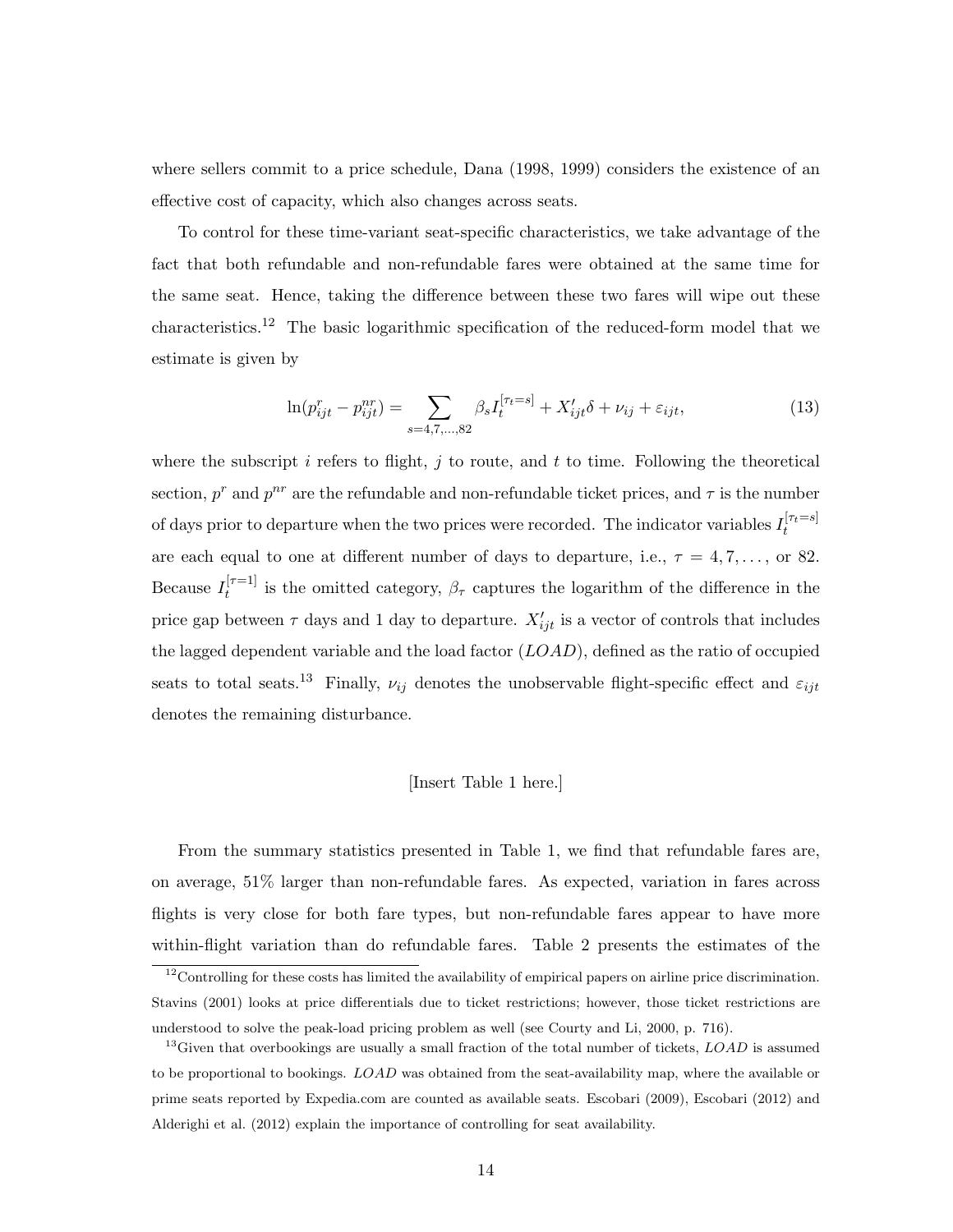coefficients of Equation 13. All columns are estimated using flight fixed effects to control for route-, carrier-, and flight-specific characteristics. As robustness checks, the second column controls for capacity utilization using LOAD, while the third column includes LOAD and the lagged dependent variable. The numbers in parentheses are t-statistics based on cluster-robust standard errors, clustered by airline. Column 1 shows that at a 1% significance level, with the exception of 4 days in advance, the price gaps are larger than the gap from 1 day in advance. The decline in the gap appears to occur during the last 13 or 16 days prior to departure, with statistically nonsignificant fluctuations in the gap during earlier dates. The estimates indicate that, for example, the price difference is 211% larger when  $\tau = 7$  days and 298% larger when  $\tau = 16$  days.<sup>14</sup> Columns 2 and 3 show that the percentage gap decline is smaller when controlling for capacity utilization and even more so when additionally including the lagged dependent variable. We can see that across all specifications the main result holds—the difference between refundable and nonrefundable fares is smaller closer to departure.

#### [Insert Table 2 here.]

As a robustness analysis we also use the difference and system GMM methods proposed in Holtz-Eakin et al. (1988), Arellano and Bond (1991), Arellano and Bover (1995), and Blundell and Bond (1998) to estimate

$$
\ln(p_{ijt}^r - p_{ijt}^{nr}) = \sum_{s=1}^3 \gamma_s \tau_t^3 + X_{ijt}' \delta + \nu_{ij} + \varepsilon_{ijt}.
$$
\n(14)

We model the lagged dependent variable and  $LOAD$  in  $X'_{ijt}$  as endogenous and weakly exogenous respectively. A weakly exogenous LOAD means that the number of seats sold up to time t can be affected by past realizations of the differences in fares.<sup>15</sup>

Table 3 presents the results. For comparison purposes, the first column shows the OLS estimates of the pooled regression model. Exploiting the panel structure of the data, the

 $14$ Sweeting (2012) runs a similar specification, but of prices—not a price gap—on a set of dummies to analyze the dynamics of prices in secondary markets for Major League Baseball tickets.

 $15$ Bilotkach et al. (2011) present a specification in which the load factor is affected by previous prices, consistent with our assumption of weak exogeneity of LOAD. Moreover, weak exogeneity is also consistent with Deneckere and Peck (2012) and the dynamic demand estimation in Escobari (2012).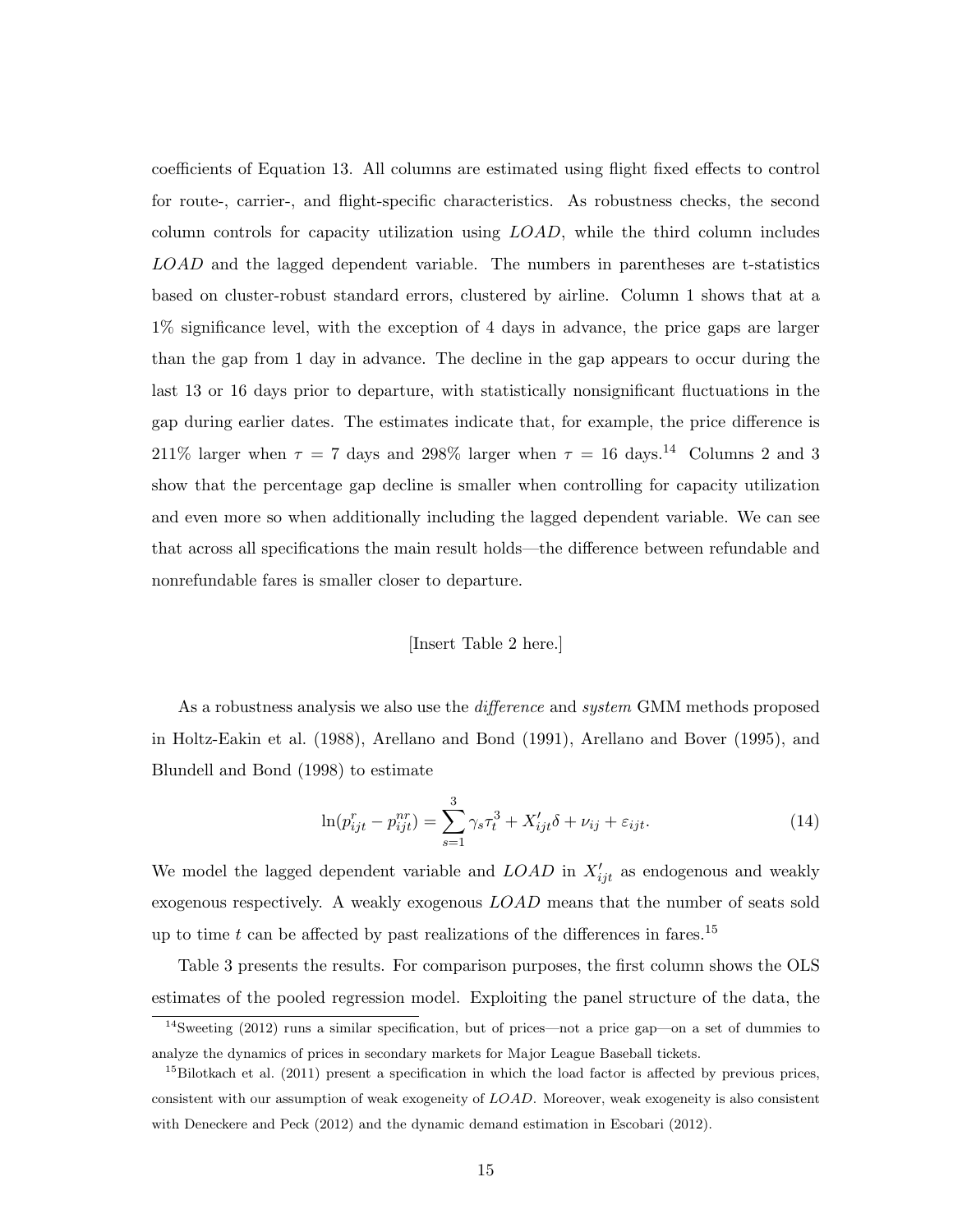second column presents the within-flight regression estimates. While the signs of the dayin-advance coefficients in both specifications are consistent with a fluctuating difference in earlier dates and a sharp decrease in the gap close to departure, the squared and cubic terms are not statistically significant.

The third and fourth columns report the two-step first-differenced GMM panel estimator as proposed in Holtz-Eakin et al. (1988) and Arellano and Bond (1991). The t-statistics in parentheses are based on the Windmeijer finite-sample correction for the standard errors of the two-step estimates. The GMM difference panel estimator works by taking first-differences to eliminate time-invariant characteristics and assumes that the error term,  $\varepsilon_{ijt}$ , is not serially correlated. Moreover, in this estimation the series  $LOAD_{ijt}$ may be endogenous in the sense that  $LOAD_{ijt}$  is correlated with  $\varepsilon_{ijt}$  and earlier shocks but uncorrelated with  $\varepsilon_{ij,t+1}$  and subsequent shocks. Then lagged values of  $LOAD_{ijt}$  are valid instruments in the first-differenced equation. Column 3 uses  $LOAD_{ij,t-2}$  as an instrument, while column 4 uses  $LOAD_{ij,t-3}$  and earlier lags as instruments.<sup>16</sup> To deal with the problem that the new error term,  $\varepsilon_{ijt} - \varepsilon_{ij,t-1}$ , is correlated with the lagged dependent variable,  $\ln(p_{ij,t-2}^r - p_{ij,t-2}^{nr})$  is also used as an instrument. To address the validity of the specifications, columns 3 and 4 also report two tests. To test the hypothesis that the error term,  $\varepsilon_{ijt}$ , is not serially correlated, we test whether the differenced error term is secondorder serially correlated. The p-values reported for the serial correlation test provide strong support for a valid specification. To test the overall validity of the instruments, we provide a Sargan test of over-identifying restrictions. The validity of lagged levels dated  $t - 2$  as instruments in column 3 is rejected. However, it is not rejected for lagged levels dated  $t-3$ (and earlier) as instruments.

#### [Insert Table 3 here.]

Blundell and Bond (1998) point out that, when the explanatory variables are persistent over time, lagged levels of these variables are weak instruments for the regression equation in differences. To reduce the potential bias and imprecision of the difference estimator,

<sup>&</sup>lt;sup>16</sup> $\tau_t$ ,  $\tau_t^2$ , and  $\tau_t^3$  are treated as strictly exogenous across all specifications.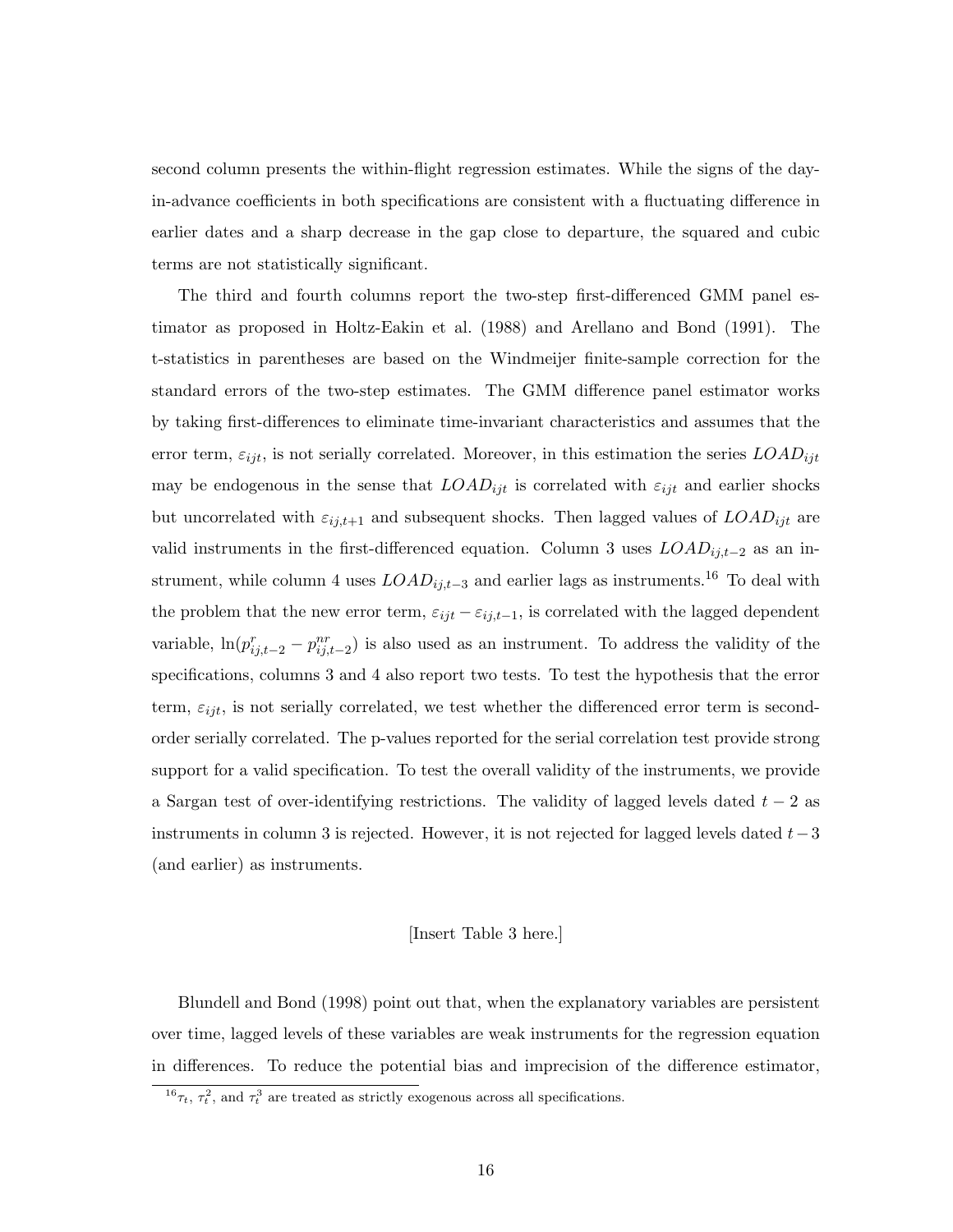we use the system estimator as suggested in Blundell and Bond (1998). Usual weakinstrument tests cannot be implemented in these GMM specifications, so we use the known bias in the difference GMM by comparing its sample performance with the pooled OLS and within-group estimators, which have known properties in dynamic panel data, and see if the system GMM improves the precision of the estimates. This system estimator combines the regression in differences with the regression in levels. The instruments for the regression in levels are the lagged differences of the corresponding variables. The validity of the instruments relies on an additional assumption: There is no correlation between the differences of LOAD and the flight-specific effects, but there may be correlation between the levels of LOAD and the flight-specific effects. Columns 5 and 6 in Table 3 report the two-step system GMM estimator, with the figures in parentheses being t-statistics based in the Windmeijer robust estimator. The serial-correlation test shows strong support for the assumption of no serial correlation, and the Sargan provides strong support for the validity of the instrument list. In addition, the difference Sargan that tests for the additional moment conditions used in the levels equations accepts their validity. We find that the coefficients on  $\tau_t$ ,  $\tau_t^2$ , and  $\tau_t^3$  are statistically significant in all GMM specifications and that the signs are consistent with a quick decline in the gap close to departure.

#### [Insert Figure 2 here.]

Finally, our last robustness check is aimed at addressing nonlinearities in a very flexible way by estimating a nonparametric model with fixed effects. The estimation follows the kernel methods of Racine and Li (2004) for a mix of discrete  $(\tau)$  and continuous (LOAD) data types.<sup>17</sup> This approach allows for interactions between  $\tau$  and LOAD and for nonlinearities in and between both. The smoothing parameters are calculated with least squares cross-validation. The results are summarized in the partial regression plot of Figure 2, which presents the multivariate regression function via a bivariate plot with LOAD held constant at its median and permits a direct comparison of the parametric and nonparametric results. The black dots are the nonparametric results, with the bars representing asymptotic standard errors. The solid line is the gap profile as estimated by our preferred

<sup>&</sup>lt;sup>17</sup>This estimator has better finite-sample properties than the popular local kernel estimator.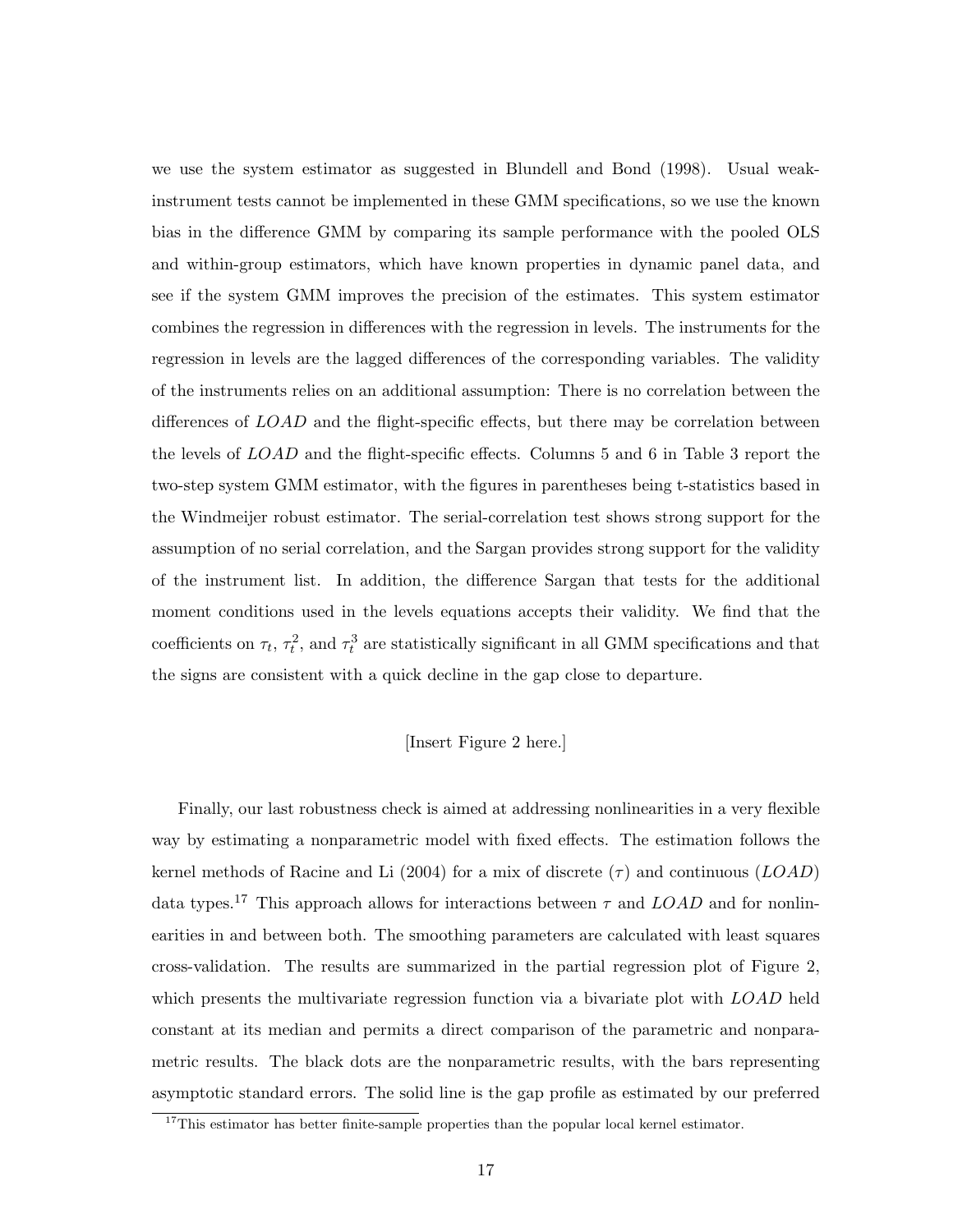specification of column 6, Table 3. Consistent with the dummy variable regression of Table 2, there is a sharp decrease in the gap during the last two to three weeks prior to departure. The gap between  $p^r$  and  $p^{nr}$  closes as the departure date nears and consumers are more certain about their travel plans. While there does not seem to be much learning during earlier dates, most of the learning takes place during the last two weeks prior to departure.

# 4 Conclusions

This paper shows the importance to airlines of offering a menu of prices namely refundable and non-refundable fares. We show that a monopolistic airline can separate consumers who are uncertain about their demand for travel and have different willingness to pay. The fact that individual demand uncertainty is not fully resolved by the time the individual buys a ticket is used by the seller to price discriminate and extract more surplus. In our model, buyers can use refund contracts to insure against uncertainty in consumption. One implication from the theoretical model is that the gap between refundable and nonrefundable fares is a function of the individuals' travel uncertainty. If there is no uncertainty in individual demand, there is no difference in buying a refundable or a non-refundable ticket, and hence there should be no difference between these two fares.

The empirical section looks at the dynamics of the price gap, refundable minus nonrefundable, in 96 monopoly routes and tests whether the individual demand uncertainty implied by the carrier's pricing strategy is resolved as the departure date approaches. After controlling for unobserved time-invariant flight-, carrier-, and route-specific characteristics, unobserved time-variant seat-specific characteristics, and potential sources of endogeneity, the results show that the theoretical predictions are empirically supported. Second-degree price discrimination in the form of refund contracts shrinks as the departure date nears. Nonlinear parametric specifications and a nonparametric regression show that most of the individual demand uncertainty is resolved during the last two weeks, when the opportunity for price discrimination through refund contracts declines.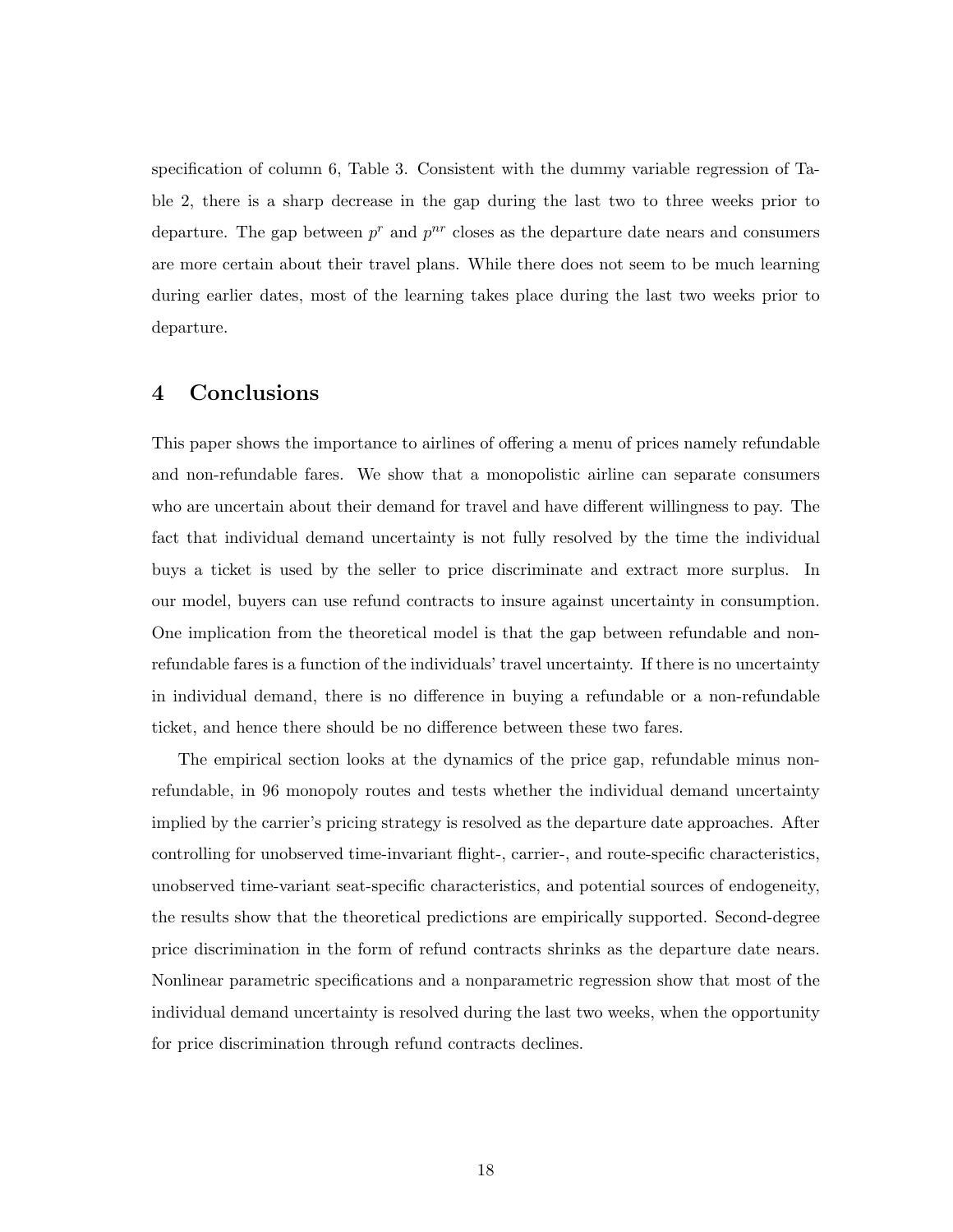# References

- Alderighi, M., M. Nicolini, and C.A. Piga, 2012. Combined Effects of Load Factors and Booking Time on Fares: Insights from the Yield Management of a Low-Cost Airline. FEEM Working Paper.
- Akan, M., B. Ata, and J.D. Dana, Jr., 2011. Revenue Management by Sequential Screening. Northwestern University Working Paper.
- Arellano, M. and S. Bond, 1991. Some Tests of Specification for Panel Data: Monte Carlo Evidence and an Application to Employment Equations. Review of Economic Studies 58, 277-297.
- Arellano, M. and O. Bover, 1995. Another Look at the Instrumental Variable Estimation of Error-Components Models. Journal of Econometrics 68, 29-51.
- Bilotkach, V., 2009. Refundable Advance Purchase Tickets and Advance Purchase Restrictions under Aggregate Demand Uncertainty. UC Irvine Working Paper.
- Bilotkach, V., A. Gaggero, and C.A. Piga, 2011. Airline Pricing under Different Market Conditions: Evidence from European Low-Cost Carriers. Rimini Centre for Economic Analysis, WP 11-47.
- Blundell, R. and S. Bond, 1998. Initial Conditions and Moment Restrictions in Dynamic Panel Data Models. Journal of Econometrics 87, 115-143.
- Borenstein, S. and N.L. Rose, 1994. Competition and Price Dispersion in the U.S. Airline Industry. Journal of Political Economy 102, 653-683.
- Cicchetti, C.J. and A.M. Freeman, III, 1971. Option Demand and Consumer Surplus: Further Comment. Quarterly Journal of Economics 85, 528-539.
- Courty, P. and H. Li, 2000. Sequential Screening. Review of Economic Studies 67, 697-717.
- Dana, Jr., J.D., 1998. Advance-Purchase Discounts and Price Discrimination in Competitive Markets. Journal of Political Economy 106, 395-422.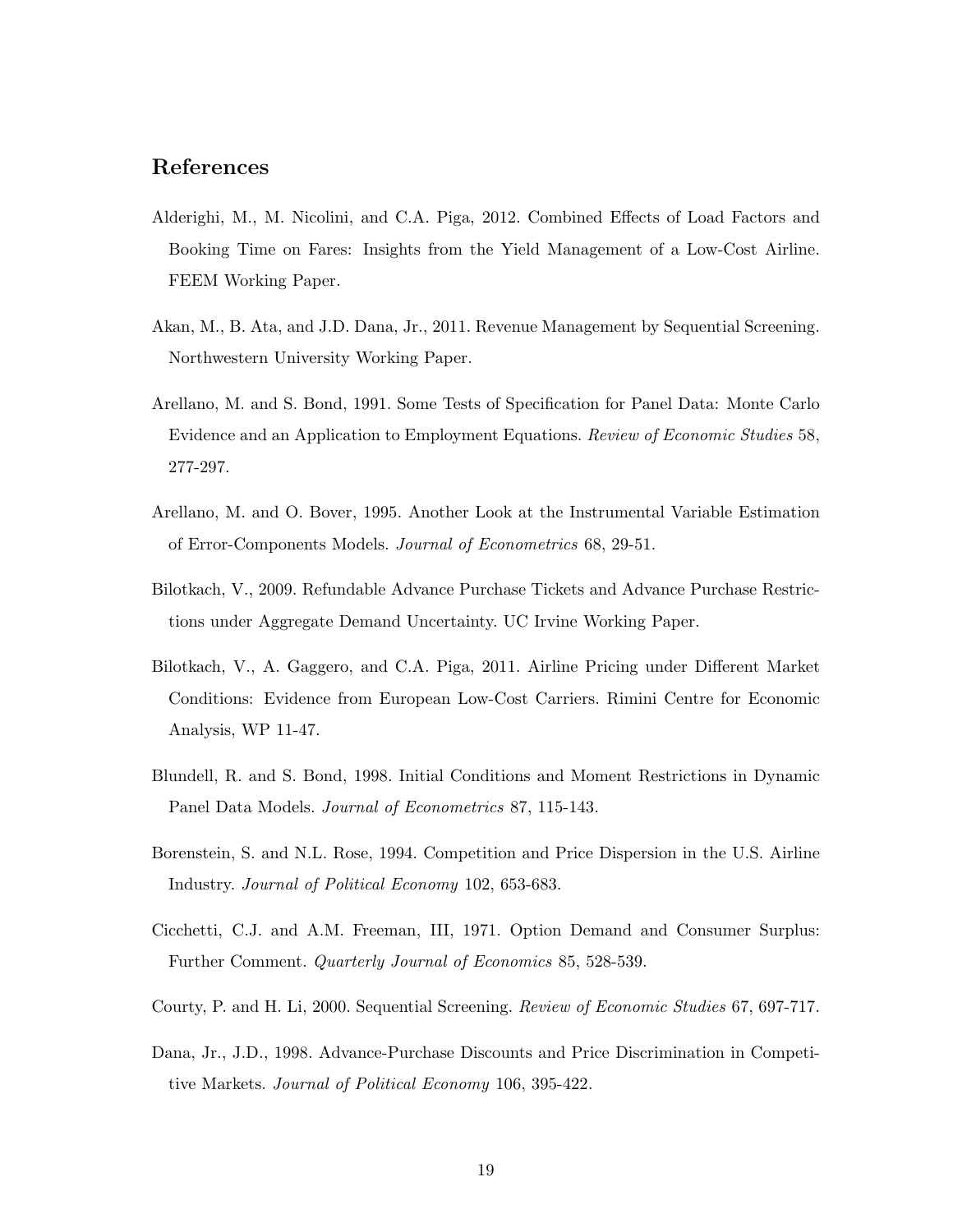- Dana, Jr., J.D., 1999. Equilibrium Price Dispersion under Demand Uncertainty: The Roles of Costly Capacity and Market Structure. Rand Journal of Economics 30, 632-660.
- Deneckere, R. and J. Peck, 2012. Dynamic Competition with Random Demand and Costless Search: A Theory of Price Posting. Econometrica 80, 1185-1247.
- Escobari, D., 2009. Systematic Peak-load Pricing, Congestion Premia and Demand Diverting: Empirical Evidence. Economics Letters 103, 59-61.
- Escobari, D., 2012. Dynamic Pricing, Advance Sales, and Aggregate Demand Learning in Airlines. Journal of Industrial Economics 60, 697-724.
- Escobari, D. and Gan, L., 2007, 'Price Dispersion under Costly Capacity and Demand Uncertainty', NBER working paper 13075, Cambridge, MA.
- Gale, I.L. and T.J. Holmes, 1993. Advance-Purchase Discounts and Monopoly Allocation of Capacity. American Economic Review 83, 135-146.
- Gerardi, K.S. and A.H. Shapiro, 2009. Does Competition Reduce Price Dispersion? New Evidence from the Airline Industry. Journal of Political Economy 117, 1-37.
- Graham, D., 1981. Cost-Benefit Analysis under Uncertainty. American Economic Review 71, 715-725.
- Holtz-Eakin, D., W. Newey, and H. Rosen, 1988. Estimating Vector Autoregressions with Panel Data. Econometrica 56, 1371-1395.
- Li, Q. and J.S. Racine, 2007. Nonparametric Econometrics. Princeton University Press, Princeton, NJ.
- Racine, J.S. and Q. Li, 2004. Nonparametric Estimation of Regression Functions with both Categorical and Continuous Data. Journal of Econometrics 119, 99-130.
- Schmalensee, R., 1972. Option Demand and Consumer's Surplus: Valuing Price Changes under Uncertainty. American Economic Review 62, 813-824.
- Stavins, J., 2001. Price Discrimination in the Airline Market: The Effect of Market Concentration. Review of Economics and Statistics 83, 200-202.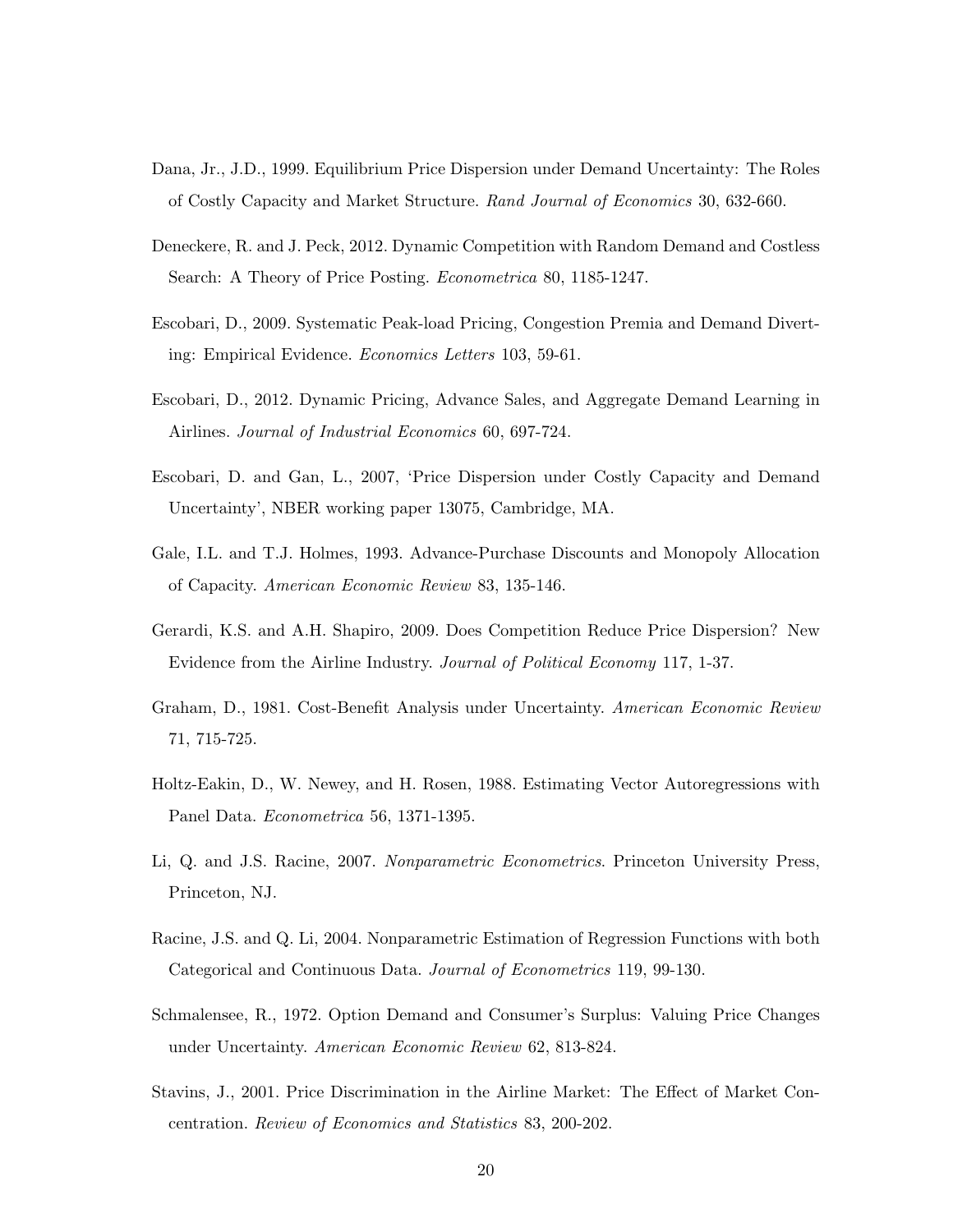Sweeting, A., 2012. Dynamic Pricing Behavior in Perishable Goods Markets: Evidence from Secondary Markets for Major League Baseball Tickets. Journal of Political Economy 120, 1133-1172.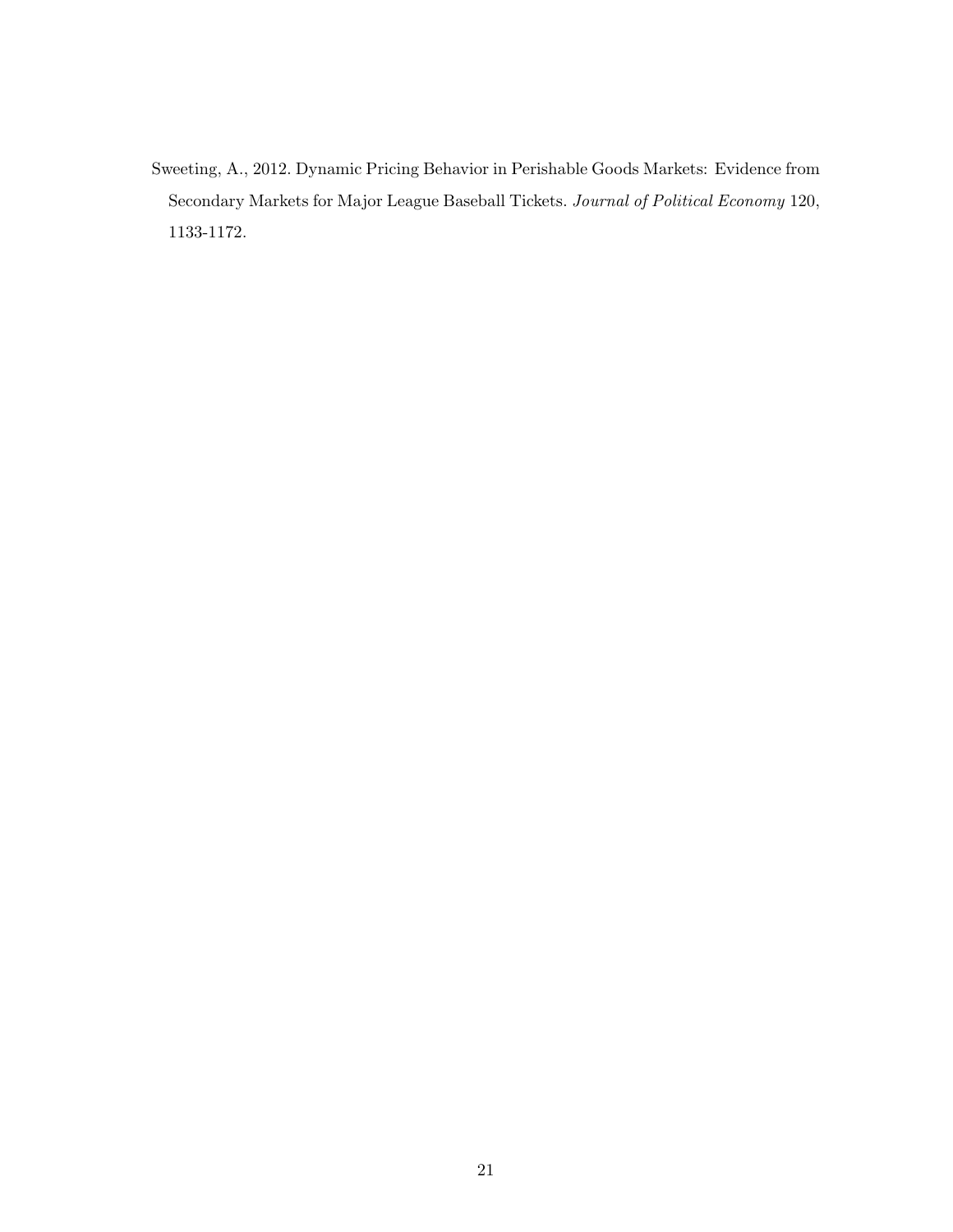# Appendix

In this appendix we first prove two lemmas that we use to derive the result in Proposition 2 and then we prove the proposition.

**Lemma 1** If  $u'' \leq 0$ , then  $c_{\theta} \leq \pi_{\theta}v_{\theta}$ .

**Proof.** We rewrite  $(3)$  as

$$
\frac{-u(-c_{\theta})}{u(v_{\theta}-c_{\theta})-u(-c_{\theta})}=\pi_{\theta}.
$$
\n(15)

We multiply both sides of (15) by  $v_{\theta}/c_{\theta}$  to obtain

$$
\frac{-u(-c_{\theta})/c_{\theta}}{[u(v_{\theta}-c_{\theta})-u(-c_{\theta})]/v_{\theta}} = \frac{\pi_{\theta}v_{\theta}}{c_{\theta}}.
$$
\n(16)

If  $u'' \leq 0$ , the left-hand side of  $(16) \leq 1$  and, as a result,  $c_{\theta} \leq \pi_{\theta}v_{\theta}$ .

**Lemma 2** If  $u'' \leq 0$ , then  $m \geq \frac{c_L}{\pi u}$  $\frac{c_L}{\pi_H}$  .

Proof. We rewrite (9) as

$$
\frac{-u(-c_L)}{u(v_H - c_L) - u(v_H - m)} = \frac{\pi_H}{1 - \pi_H}.\tag{17}
$$

We multiply both sides of (17) by  $(m - c_L)/c_L$  to obtain

$$
\frac{-u(-c_L)/c_L}{[u(v_H - c_L) - u(v_H - m)]/(m - c_L)} = \frac{\pi_H(m - c_L)}{(1 - \pi_H)c_L}.
$$
\n(18)

If  $u'' \leq 0$ , the left-hand side of  $(18) \leq 1$  and, as a result,  $m \geq \frac{c_L}{\pi \mu}$  $\frac{c_L}{\pi_H}.$ 

#### Proof of Proposition 2

Since the airline cannot observe each consumer's type, the airline may try to set prices so that consumers either pool or separate their strategies. We summarize the consumers' responses to the airline's price menu as follows:

- (i) Pooling 1 : The airline sells refundable tickets to both types (RB).
- (ii) Pooling 2 : The airline sells non-refundable tickets to both types (NB).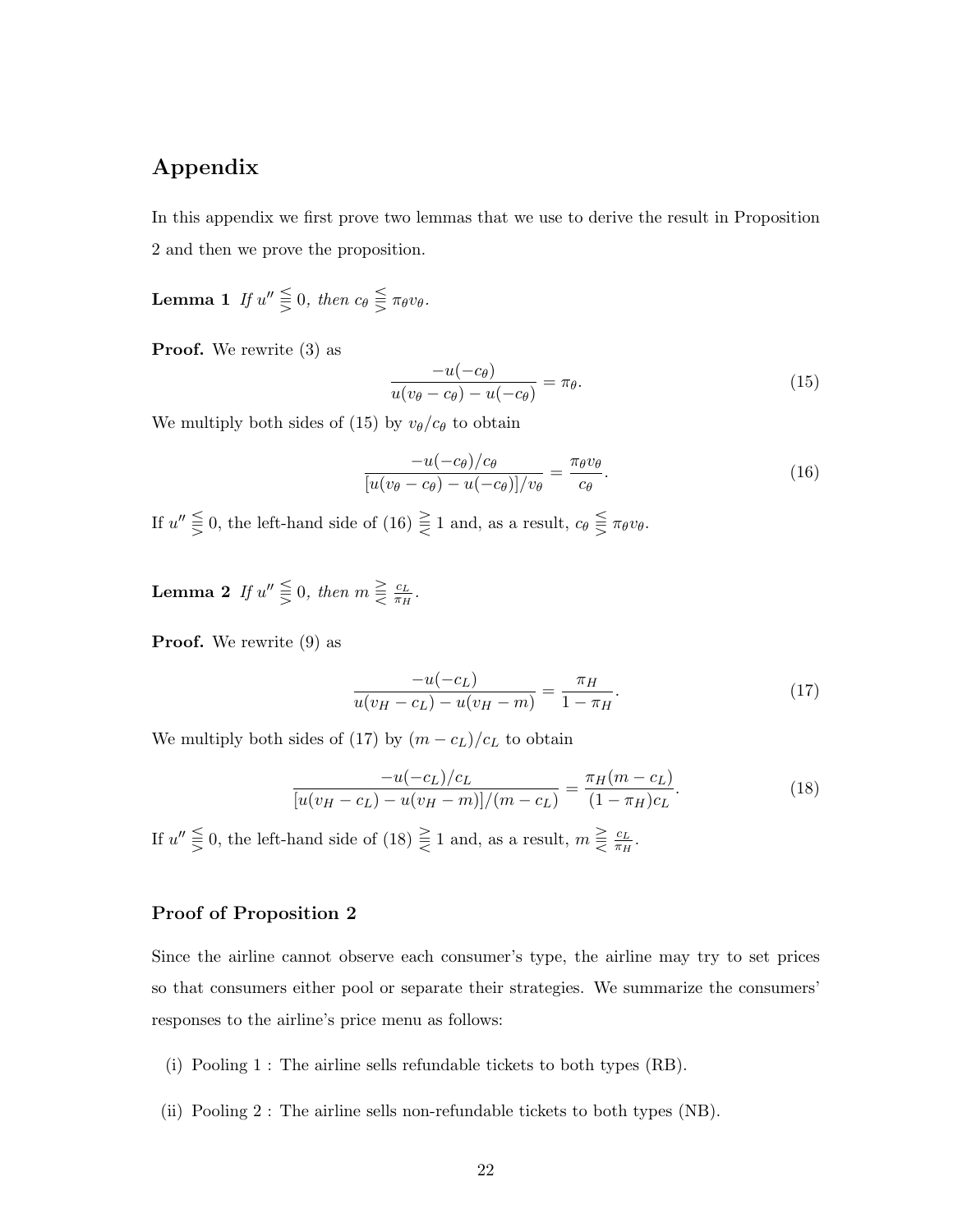- (iii) Separating 1 : The airline sells only refundable tickets to type  $H$  (RH).
- (iv) Separating 2 : The airline sells only non-refundable tickets to either type  $H$  or  $L$  (NL if  $c_L > c_H$  or NH if  $c_L < c_H$ ).
- (v) Separating 3 : The airline sells refundable tickets to type  $H$  and non-refundable tickets to type  $L$  (RHNL).

We consider these responses under two cases:  $c_L \geq c_H$  and  $c_L < c_H$ . For RB the airline maximizes its profit by setting  $p^{nr} \ge \max\{c_H, c_L\}$  and  $p^r = v_L$  in both cases. For NB the airline sets  $p^{nr} = c_H$  if  $c_L \geq c_H$ ,  $p^{nr} = c_L$  if  $c_L < c_H$ , and  $p^r > v_H$  in both cases.

For RH the airline sets  $p^{nr} > c_L$  if  $c_L \geq c_H$ ,  $p^{nr} \geq c_H$  if  $c_L < c_H$ , and  $p^r = v_H$  in both cases. For NL in case  $c_L > c_H$ , the airline sets  $p^{nr} = c_L$  and  $p^r > v_H$ . For NH in case  $c_L < c_H$ , the airline sets  $p^{nr} = c_H$  and  $p^r > v_H$ . Note that NL is not possible when  $c_L \leq c_H$  and that NH is not possible when  $c_L \geq c_H$ .

For RHNL, Proposition 1 states that the airline sets  $p^{nr} = c_L$  and  $p^r = v_H$  if  $c_L \ge c_H$ and  $p^{nr} = c_L$  and  $p^r = m$  if  $c_L < c_H$ . The airline's profits for each response by the consumers in the two cases are summarized in Table A-1.

#### [Insert Table A-1 here.]

Let  $\Pi(\cdot)$  denote the airline's maximum profit given consumer responses to the airline's price menu. If  $c_L \geq c_H$  we find that  $\Pi(RHNL) \geq \Pi(RH)$  and  $\Pi(RHNL) \geq \Pi(NL)$ . Given that  $u'' \leq 0$ , Lemma 1 suggests  $c_H \leq \pi_H v_H$ . Hence  $\Pi(RHNL) \geq \Pi(NB)$ . If  $N_H$  $\frac{N_H}{N_L} \geq \frac{\pi_L v_L - c_L}{\pi_H (v_H - v_L)}$  $\frac{\pi_L v_L - c_L}{\pi_H (v_H - v_L)},$  then  $\Pi(\text{RHNL}) \geq \Pi(\text{RB}).$ 

If  $c_L < c_H \Pi(\text{RH}) \geq \Pi(\text{NH})$  because  $c_H \leq \pi_H v_H$ . Given that  $u'' \leq 0$ , Lemma 2 suggests  $\pi_H m \geq c_L$ . Hence  $\Pi(\text{RHNL}) \geq \Pi(\text{NB})$ . If  $\frac{N_H}{N_L} \geq \frac{\pi_L v_L - c_L}{\pi_H (m - v_L)}$  $\frac{\pi_L v_L - c_L}{\pi_H(m-v_L)}$ , then  $\Pi(\text{RHNL}) \geq \Pi(\text{RB})$ . If  $N_H$  $\frac{N_H}{N_L} \leq \frac{c_L}{\pi_H(v_H)}$  $\frac{c_L}{\pi_H(v_H-m)}$ , then  $\Pi(\text{RHNL}) \geq \Pi(\text{RH}).$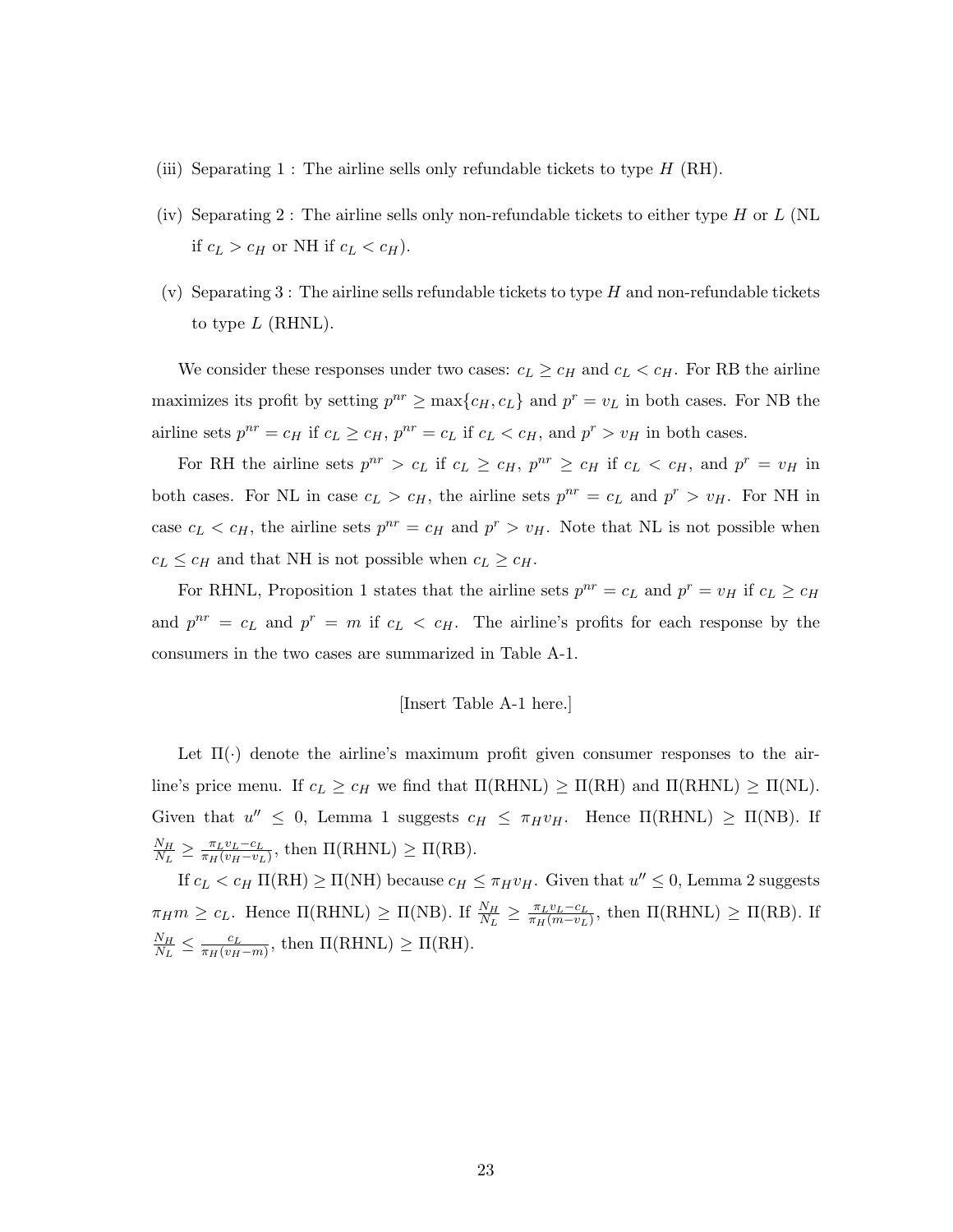|                |         |           | ັ       |          |        |
|----------------|---------|-----------|---------|----------|--------|
| Variables      | Mean    | Std. Dev. | Min.    | Max.     | Obs.   |
| $p_{ijt}^r$    |         |           |         |          |        |
| overall        | 494.486 | 169.181   | 144.000 | 1715.310 | 2628   |
| <i>between</i> |         | 156.974   | 144.000 | 735.497  | 96     |
| within         |         | 64.167    | 141.262 | 1474.299 | 27.375 |
| $p_{ijt}^{nr}$ |         |           |         |          |        |
| overall        | 327.749 | 171.588   | 64.000  | 914.000  | 2628   |
| <i>between</i> |         | 156.654   | 74.107  | 665.786  | 96     |
| within         |         | 70.204    | 164.642 | 852.249  | 27.375 |
| $\tau_t$       | 41.500  | 24.238    | 1.000   | 82.000   | 2688   |
| $LOAD_{ijt}$   | 0.591   | 0.241     | 0.038   | 1.000    | 2688   |
|                |         |           |         |          |        |

Table 1: Summary statistics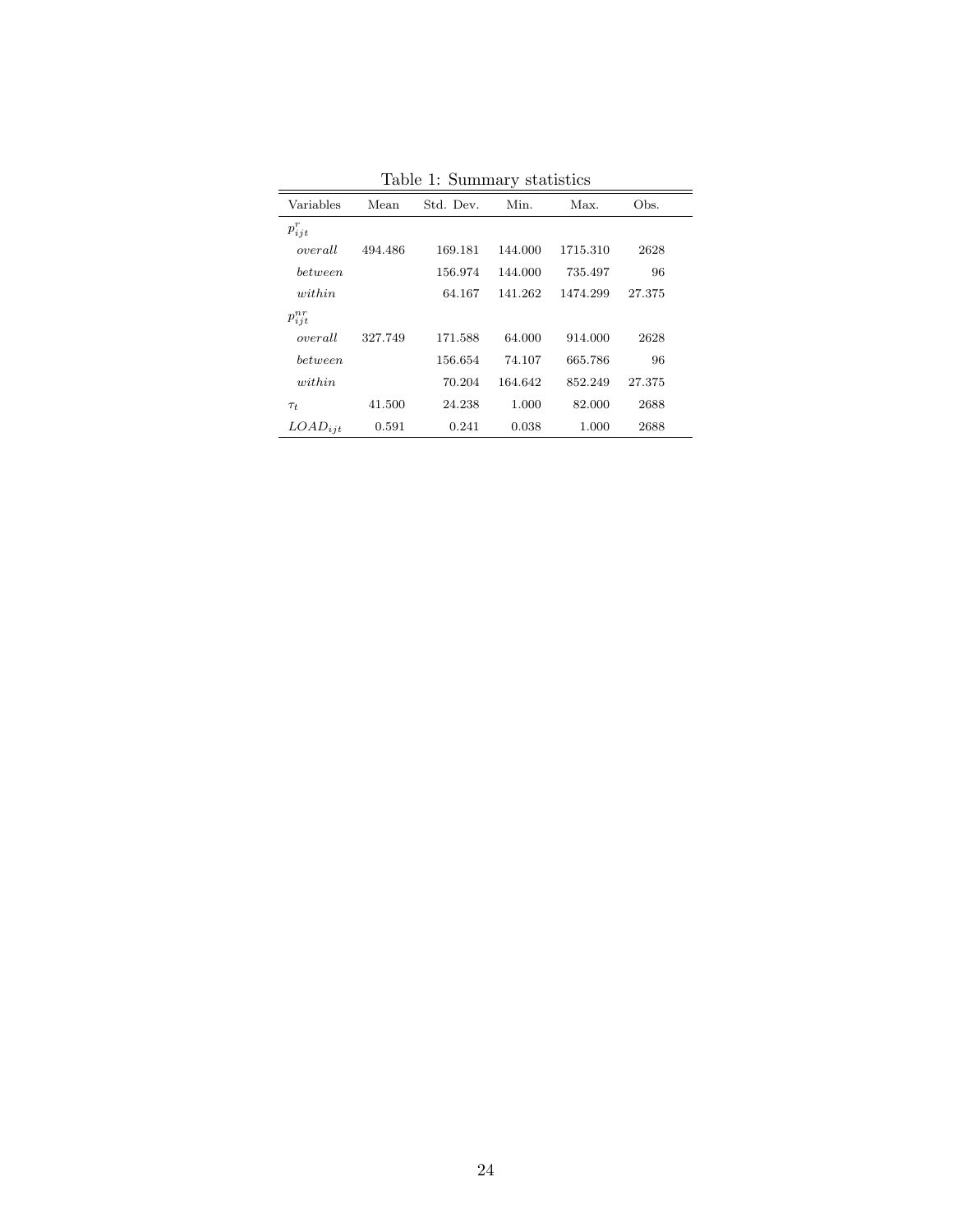|                                                   | (1)        |         | n communes, separane aug<br>(2) |            | $rac{1}{2}$<br>(3) |            |
|---------------------------------------------------|------------|---------|---------------------------------|------------|--------------------|------------|
| <b>VARIABLES</b>                                  | Coef       | t-stat  | Coef                            | t-stat     | Coef               | t-stat     |
|                                                   |            |         |                                 |            |                    |            |
| $I_t^{[\tau_t=4 \text{ days}]}$                   | 0.527      | (1.575) | 0.510                           | (1.518)    | $-0.212$           | $(-0.368)$ |
| $I_t^{[\tau_t=7 \text{ days}]}$                   | 2.106***   | (5.375) | $2.067***$                      | (5.361)    | $1.035***$         | (2.852)    |
| $I_t^{[\tau_t=10\text{ days}]}$                   | $2.614***$ | (5.290) | $2.523***$                      | (5.502)    | $1.580***$         | (3.638)    |
| $I_{t}^{[\tau_{t}=13~\mathrm{days}]}$             | $2.565***$ | (4.141) | $2.451***$                      | (4.297)    | $1.285**$          | (2.489)    |
| $I_t^{[\tau_t=16 \text{ days}]}$                  | $2.977***$ | (4.306) | $2.800***$                      | (4.613)    | $1.653***$         | (2.989)    |
| $I_t^{[\tau_t=19 \text{ days}]}$                  | $3.013***$ | (4.190) | $2.803***$                      | (4.505)    | $1.672***$         | (2.619)    |
| $I_t^{[\tau_t=22 \text{ days}]}$                  | 2.999***   | (5.066) | $2.737***$                      | (5.800)    | $1.670***$         | (3.748)    |
| $I_t^{[\tau_t=25\ \text{days}]}$                  | $2.963***$ | (4.708) | $2.674***$                      | (5.423)    | $1.550***$         | (3.101)    |
| $I_t^{[\tau_t=28 \text{ days}]}$                  | $3.036***$ | (4.751) | $2.727***$                      | (5.623)    | $1.565***$         | (3.031)    |
| $I_t^{[\tau_t=31 \text{ days}]}$                  | $3.092***$ | (4.903) | $2.737***$                      | (6.072)    | $1.615***$         | (3.500)    |
| $I_t^{[\tau_t=34~\mathrm{days}]}$                 | $3.124***$ | (5.081) | $2.733***$                      | (6.471)    | $1.562***$         | (3.425)    |
| $I_{t}^{[\tau_{t}=37~\mathrm{days}]}$             | $3.187***$ | (5.081) | $2.757***$                      | (6.465)    | $1.654***$         | (3.540)    |
| $I_t^{[\tau_t=40~\mathrm{days}]}$                 | $3.069***$ | (4.980) | $2.609***$                      | (6.587)    | $1.336***$         | (2.678)    |
| $I_t^{[\tau_t=43 \text{ days}]}$                  | $3.418***$ | (6.369) | $2.927***$                      | (9.515)    | $1.711***$         | (4.084)    |
| $I_{t}^{\left[\tau_{t}=46\text{ days}\right]}$    | $3.325***$ | (6.522) | $2.809***$                      | (10.10)    | $1.597***$         | (4.079)    |
| $I_t^{[\tau_t=49 \text{ days}]}$                  | $3.331***$ | (6.698) | $2.796***$                      | (10.95)    | $1.532***$         | (3.921)    |
| $I_t^{[\tau_t=52~\mathrm{days}]}$                 | $3.442***$ | (7.401) | $2.878***$                      | (12.56)    | $1.615***$         | (4.517)    |
| $I_t^{[\tau_t=55~\mathrm{days}]}$                 | $3.439***$ | (7.441) | $2.863***$                      | (12.93)    | $1.636***$         | (4.709)    |
| $I_t^{[\tau_t=58~\rm{days}]}$                     | $3.392***$ | (7.049) | $2.795***$                      | (12.38)    | $1.555***$         | (4.545)    |
| $I_{t}^{[\tau_{t}=61~\mathrm{days}]}$             | $3.429***$ | (7.006) | $2.818***$                      | (11.96)    | $1.667***$         | (5.306)    |
| $I_{t}^{\left[\tau_{t}=64\text{ days}\right]}$    | $3.291***$ | (5.722) | $2.665***$                      | (8.860)    | $1.529***$         | (4.352)    |
| $I_{t}^{\left[\tau_{t}=67\ \mathrm{days}\right]}$ | $3.249***$ | (5.028) | $2.601***$                      | (7.173)    | $1.466***$         | (3.658)    |
| $I_t^{[\tau_t = 70~{\rm days}]}$                  | $3.257***$ | (4.891) | $2.600***$                      | (6.902)    | $1.603***$         | (5.278)    |
| $I_t^{[\tau_t=73 \text{ days}]}$                  | $2.993***$ | (3.390) | $2.315***$                      | (3.978)    | $1.320***$         | (2.624)    |
| $I_t^{[\tau_t=76 \text{ days}]}$                  | $3.003***$ | (3.425) | $2.315***$                      | (4.053)    | $1.396***$         | (2.856)    |
| $I_t^{[\tau_t=79 \text{ days}]}$                  | $2.861***$ | (3.194) | $2.161***$                      | (3.686)    | $1.204**$          | (1.962)    |
| $I_{t}^{\left[\tau_{t}=82\text{ days}\right]}$    | $3.177***$ | (4.309) | $2.469***$                      | (5.897)    |                    |            |
| $LOAD_{iit}$                                      |            |         | $-1.350**$                      | $(-2.138)$ | $-0.953**$         | $(-2.221)$ |
| $\ln(p_{ij,t-1}^r - p_{ij,t-1}^{nr})$             |            |         |                                 |            | $0.515***$         | (8.332)    |
|                                                   |            |         |                                 |            |                    |            |
| Observations                                      | 2,628      |         | 2,628                           |            | 2,519              |            |
| Within R-squared                                  | 0.312      |         | 0.319                           |            | 0.492              |            |

Table 2: Regression estimates, separate day dummies

Notes: The dependent variable is  $\ln(p_{ijt}^r - p_{ijt}^{nr})$ . t-statistics in parentheses based on clusterrobust standard errors, clustered by airline; ∗∗∗p-value<0.01, ∗∗p-value<0.05, <sup>∗</sup>p-value<0.1. All specifications estimated with flight fixed effects.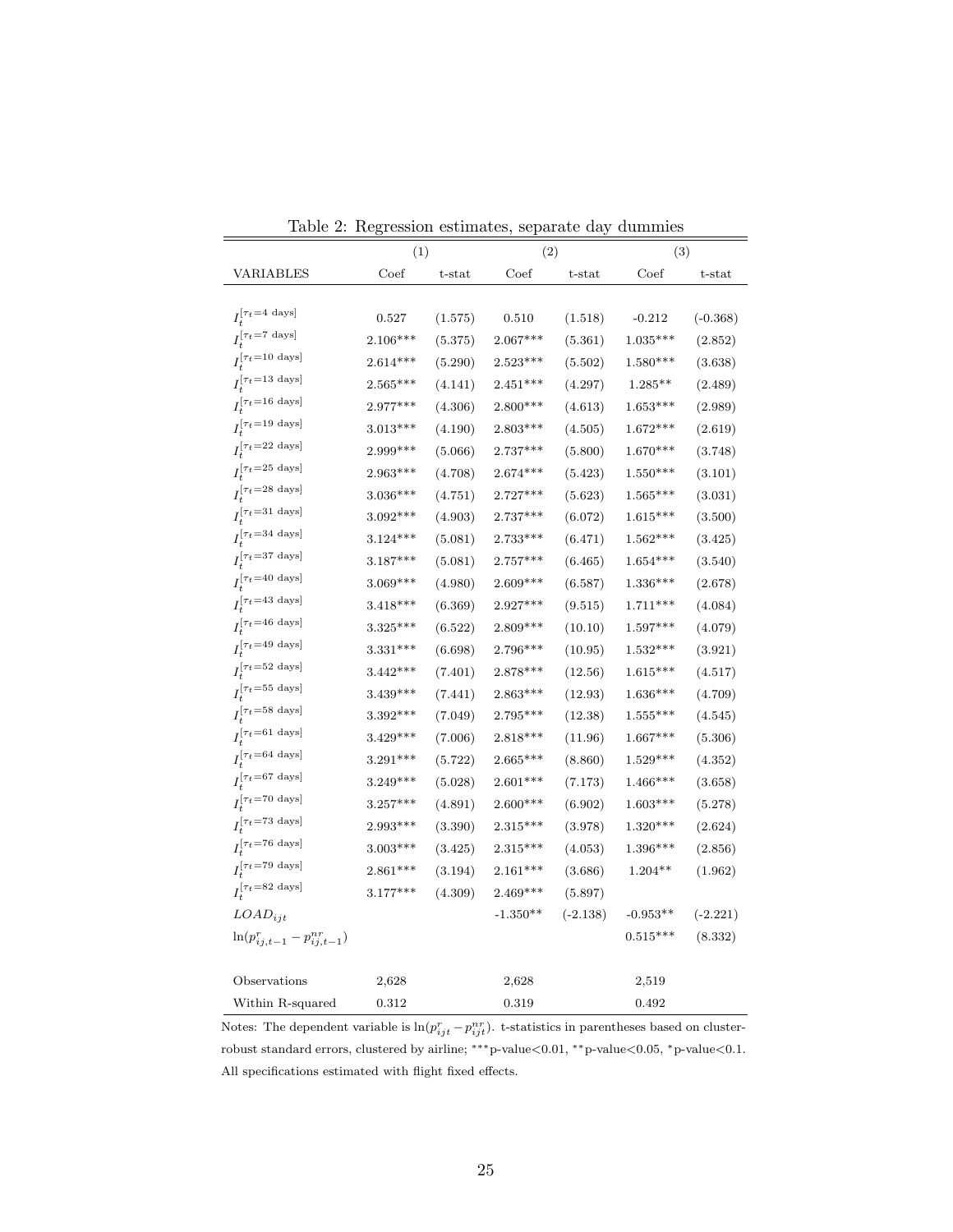|                                                             | (1)         | (2)        | (3)          | (4)          | (5)          | (6)          |
|-------------------------------------------------------------|-------------|------------|--------------|--------------|--------------|--------------|
|                                                             | <b>OLS</b>  | Within     | GMM Dif      | GMM Dif      | GMM Sys      | GMM Sys      |
| <b>VARIABLES</b>                                            | levels      | groups     | $t-2$        | $t-3$        | $t-2$        | $t-3$        |
| $\tau_t/10^2$                                               | $7.970**$   | $11.578**$ | $10.349***$  | $12.423***$  | $11.782***$  | 12.043***    |
|                                                             | (2.222)     | (2.537)    | (2.610)      | (3.860)      | (6.475)      | (5.411)      |
| $\tau_t^2/10^4$                                             | $-17.228*$  | $-24.928*$ | $-21.435***$ | $-25.486***$ | $-25.525***$ | $-26.080***$ |
|                                                             | $(-1.865)$  | $(-1.891)$ | $(-4.211)$   | $(-4.782)$   | $(-5.019)$   | $(-5.183)$   |
| $\tau_t^3/10^6$                                             | 11.236      | 15.898     | 13.680***    | $16.220***$  | 16.783***    | $17.152***$  |
|                                                             | (1.608)     | (1.501)    | (4.077)      | (4.389)      | (4.136)      | (4.353)      |
| $LOAD_{ijt}$                                                | $-0.434***$ | $-0.828**$ | $-0.068$     | 0.102        | $-0.317$     | $-0.289$     |
|                                                             | $(-5.578)$  | $(-2.156)$ | $(-0.026)$   | (0.064)      | $(-0.129)$   | $(-0.124)$   |
| $\ln(p_{ij,t-1}^r - p_{ij,t-1}^{nr})$                       | $0.854***$  | $0.530***$ | $0.572***$   | $0.554***$   | $0.566***$   | $0.560***$   |
|                                                             | (22.736)    | (10.772)   | (6.221)      | (6.073)      | (6.679)      | (6.168)      |
| Serial correlation test <sup><math>a</math></sup> (p-value) |             |            | 0.605        | 0.619        | 0.604        | 0.609        |
| Sargan test <sup>b</sup> (p-value)                          |             |            | 0.004        | 0.066        | 0.689        | 0.988        |
| Difference Sargan test <sup>c</sup> (p-value)               |             |            |              |              | 1.000        | 1.000        |

Table 3: Regression estimates, cubic model

Notes: The dependent variable is  $\ln(p_{ijt}^r - p_{ijt}^{nr})$ . Columns 2 through 6 control for carrier-, route-, and flight-specific characteristic. t-statistics in parentheses for the OLS and the Within groups based on cluster-robust standard errors, clustered by airline. t-statistics in parentheses for the two-step system GMM based on Windmeijer WC-robust estimator; ∗∗∗p-value<0.01, ∗∗p-value<0.05, <sup>∗</sup>p-value<0.1. <sup>a</sup> The null hypothesis is that the errors in the first-difference regression exhibit no second-order serial correlation (valid specification). <sup>b</sup> The null hypothesis is that the instruments are not correlated with the residuals (valid specification). <sup>c</sup> The null hypothesis is that the additional instruments  $t - 3$  are not correlated with the residuals (valid specification).

| Consumers' responses | $c_L > c_H$                                                     | $c_L < c_H$             |  |
|----------------------|-----------------------------------------------------------------|-------------------------|--|
| R.B                  | $N_H \pi_H v_L + N_L \pi_L v_L$ $N_H \pi_H v_L + N_L \pi_L v_L$ |                         |  |
| NΒ                   | $N_{H}c_{H}+N_{L}c_{H}$                                         | $N_Hc_L+N_Lc_L$         |  |
| <b>RH</b>            | $N_H \pi_H v_H$                                                 | $N_H \pi_H v_H$         |  |
| NL                   | $N_{L}c_{L}$                                                    | n.a.                    |  |
| ΝH                   | n.a.                                                            | $N_Hc_H$                |  |
| RHNL                 | $N_H \pi_H v_H + N_L c_L$                                       | $N_H \pi_H m + N_L c_L$ |  |

Table A-1: The airline's profits given consumers' responses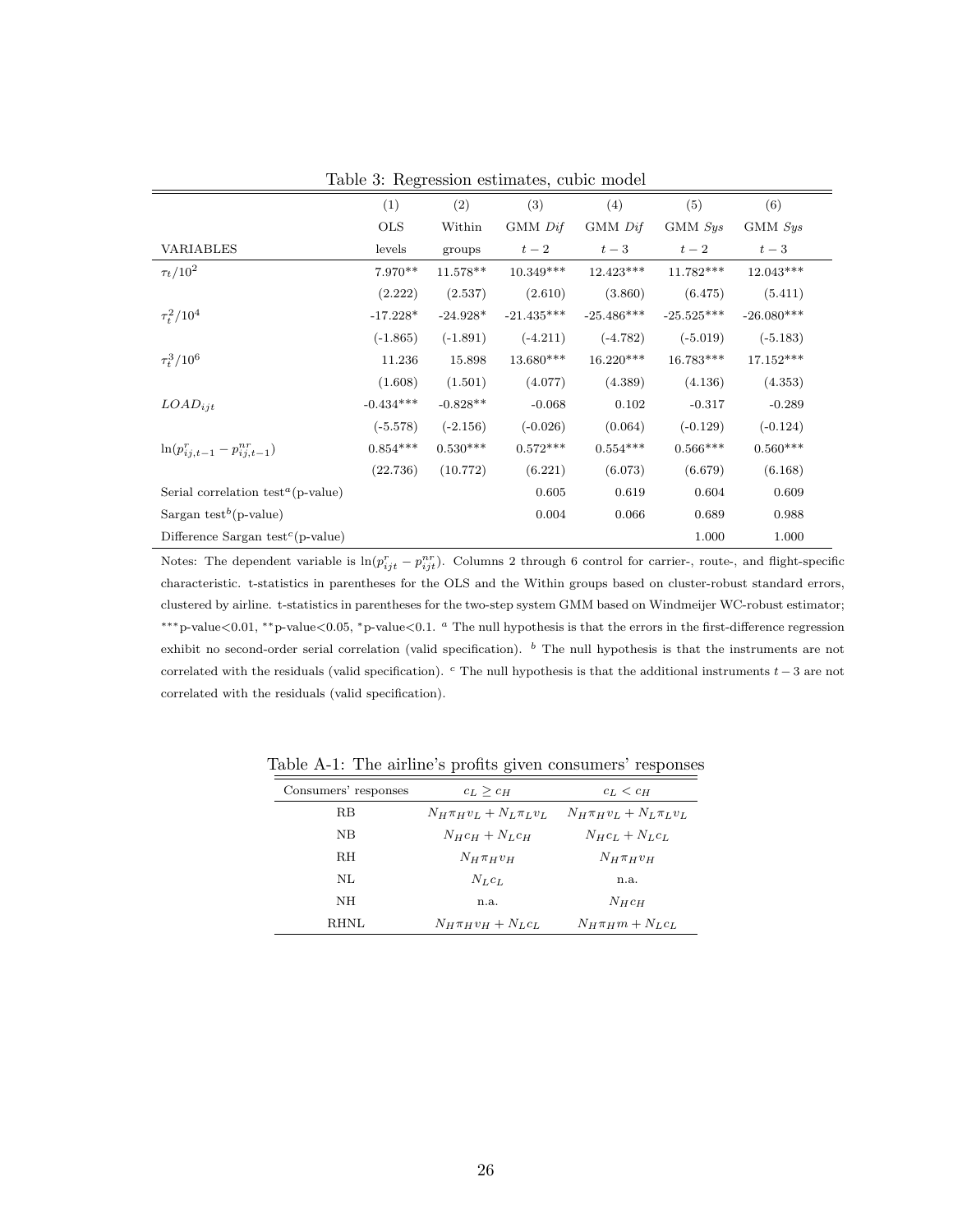

Figure 1: Average  $p^r$  and  $p^{nr}$  with 95% confidence intervals